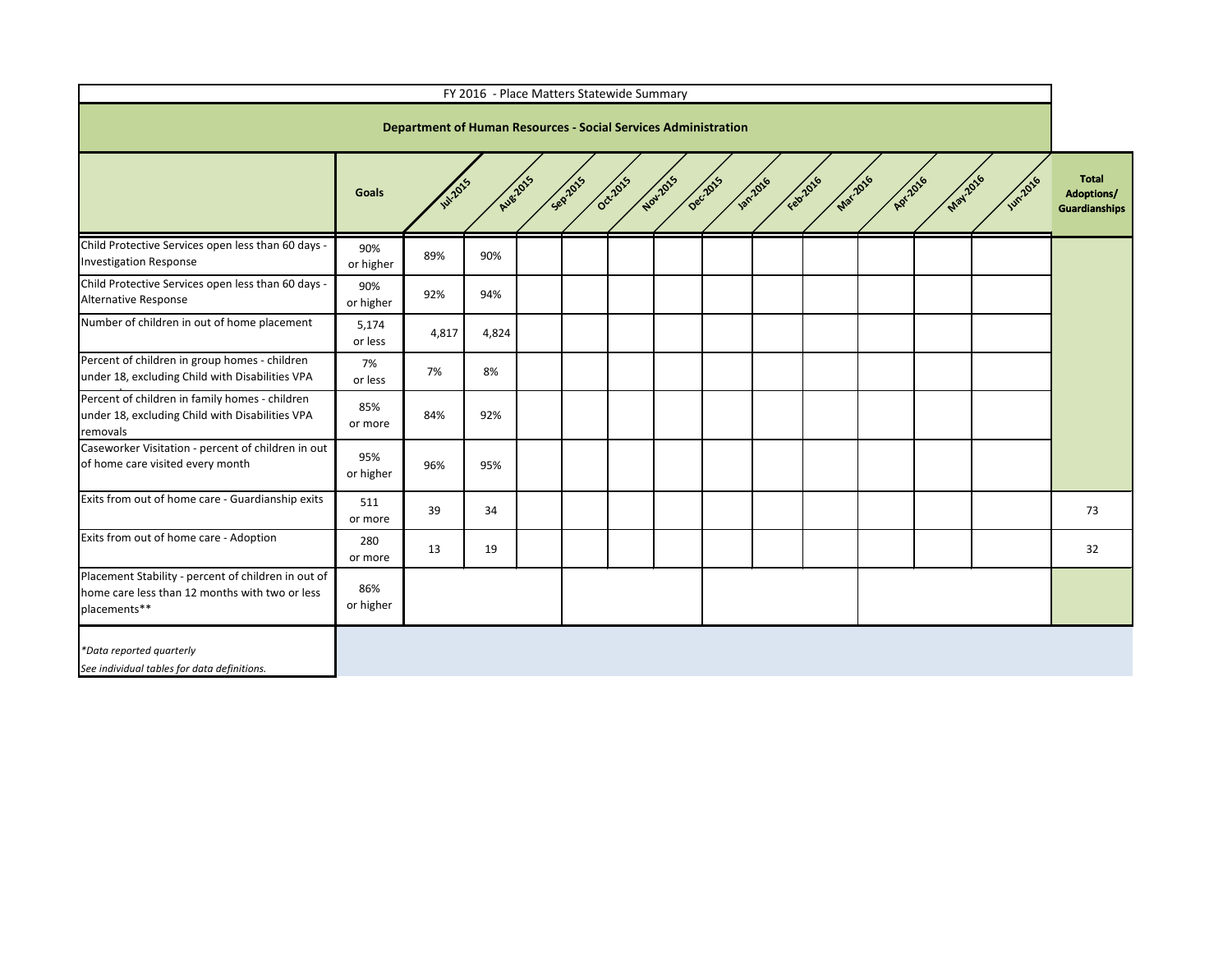## *August 2015*

**[Placement Stability - percent of children in out of home care less than 12 months with two or less placements](#page-10-0)**

## *Department of Human Resources - Social Services Administration*

**[Caseworker Visitation - percent of children in out of home care visited every month](#page-7-0) [Exits from out of home care - Guardianship exits](#page-8-0) [Exits from out of home care - Adoption](#page-9-0) [Child Protective Services open less than 60 days - Investigation Response](#page-2-0) [Number of children in out of home placement](#page-4-0) [Child Protective Services open less than 60 days - Alternative Response](#page-3-0) [Percent of children in group homes - children under 18 \(excluding Child with Disabilities VPAs\)](#page-5-0) [Percent of children in family homes - children under 18 \(excluding Child with Disabilities VPAs\)](#page-6-0)**

## *State Fiscal Year 2016*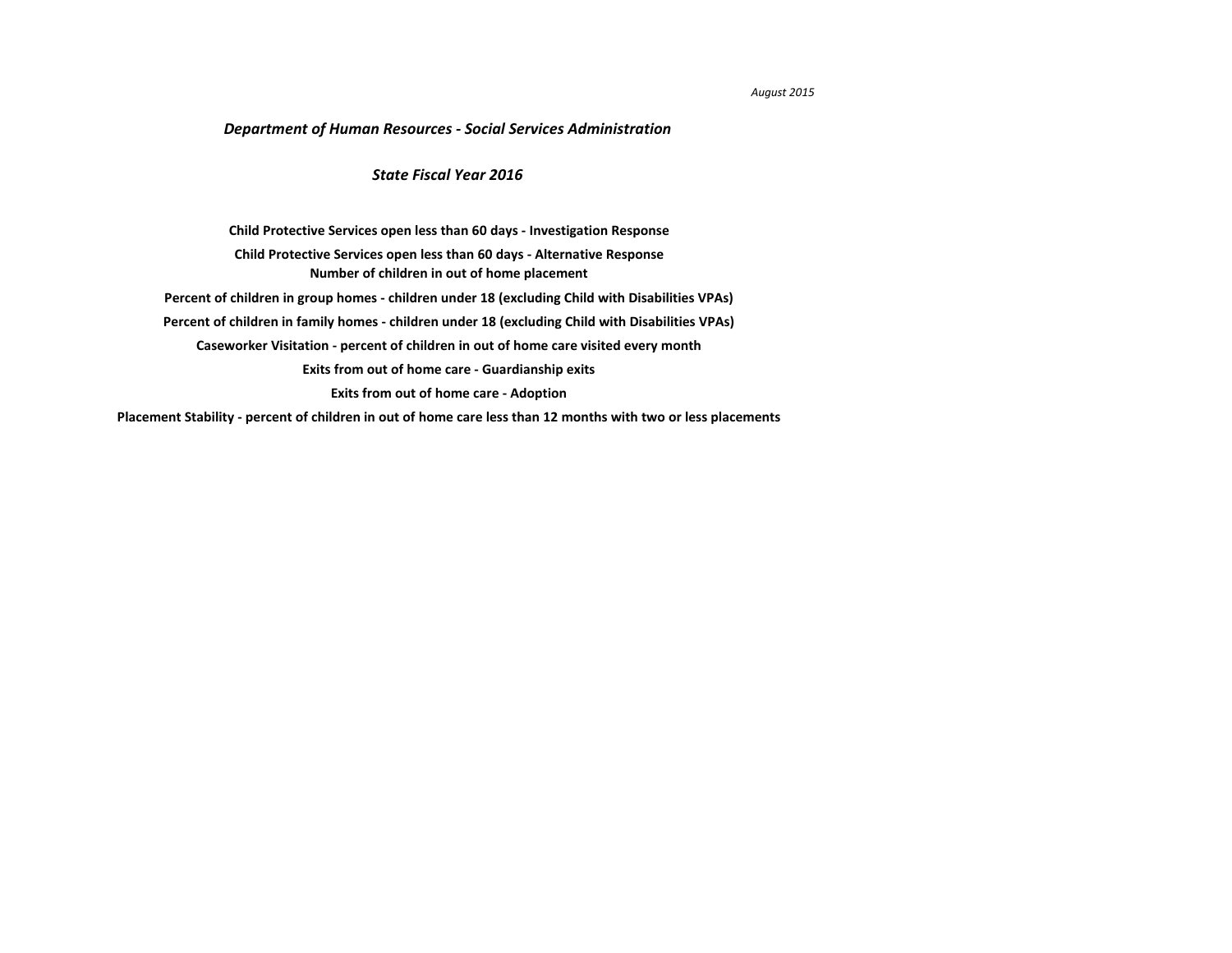<span id="page-2-0"></span>

|                         |      |          |                                   |          |                     | Child Protective Services Open Less Than 60 Days - Investigation Response |          |          |                |          |                 |          |         |                |
|-------------------------|------|----------|-----------------------------------|----------|---------------------|---------------------------------------------------------------------------|----------|----------|----------------|----------|-----------------|----------|---------|----------------|
|                         |      |          |                                   |          |                     | Goal = 90% or higher                                                      |          |          |                |          |                 |          |         |                |
|                         | Goal |          | <b>Jul-2015</b>                   | Aug-2015 | Sep <sub>2015</sub> | Oct-2015                                                                  | Nov.2015 | Dec.2015 | <b>1201016</b> | Febricio | <b>Mar.2016</b> | Apr.2016 | May2016 | <b>Jun2016</b> |
| <b>State Total</b>      | 90%  | 89%      | 90%                               |          |                     |                                                                           |          |          |                |          |                 |          |         |                |
| Allegany                | 90%  | 100%     | 100%                              |          |                     |                                                                           |          |          |                |          |                 |          |         |                |
| Anne Arundel            | 90%  | 83%      | 85%                               |          |                     |                                                                           |          |          |                |          |                 |          |         |                |
| <b>Baltimore City</b>   | 90%  | 96%      | 93%                               |          |                     |                                                                           |          |          |                |          |                 |          |         |                |
| <b>Baltimore County</b> | 90%  | 88%      | 96%                               |          |                     |                                                                           |          |          |                |          |                 |          |         |                |
| Calvert                 | 90%  | 100%     | 100%                              |          |                     |                                                                           |          |          |                |          |                 |          |         |                |
| Caroline                | 90%  | 100%     | 100%                              |          |                     |                                                                           |          |          |                |          |                 |          |         |                |
| Carroll                 | 90%  | 100%     | 97%                               |          |                     |                                                                           |          |          |                |          |                 |          |         |                |
| Cecil                   | 90%  | 67%      | 76%                               |          |                     |                                                                           |          |          |                |          |                 |          |         |                |
| Charles                 | 90%  | 88%      | 85%                               |          |                     |                                                                           |          |          |                |          |                 |          |         |                |
| Dorchester              | 90%  | 97%      | 95%                               |          |                     |                                                                           |          |          |                |          |                 |          |         |                |
| Frederick               | 90%  | 96%      | 88%                               |          |                     |                                                                           |          |          |                |          |                 |          |         |                |
| Garrett                 | 90%  | 95%      | 80%                               |          |                     |                                                                           |          |          |                |          |                 |          |         |                |
| Harford                 | 90%  | 76%      | 76%                               |          |                     |                                                                           |          |          |                |          |                 |          |         |                |
| Howard                  | 90%  | 94%      | 83%                               |          |                     |                                                                           |          |          |                |          |                 |          |         |                |
| Kent                    | 90%  | 80%      | 80%                               |          |                     |                                                                           |          |          |                |          |                 |          |         |                |
| Montgomery              | 90%  | 84%      | 92%                               |          |                     |                                                                           |          |          |                |          |                 |          |         |                |
| Prince George's         | 90%  | 87%      | 87%                               |          |                     |                                                                           |          |          |                |          |                 |          |         |                |
| Queen Anne's            | 90%  | 71%      | 70%                               |          |                     |                                                                           |          |          |                |          |                 |          |         |                |
| St. Mary's              | 90%  | 100%     | 50%                               |          |                     |                                                                           |          |          |                |          |                 |          |         |                |
| Somerset                | 90%  | 63%      | 96%                               |          |                     |                                                                           |          |          |                |          |                 |          |         |                |
| Talbot                  | 90%  | 100%     | 100%                              |          |                     |                                                                           |          |          |                |          |                 |          |         |                |
| Washington              | 90%  | 100%     | 100%                              |          |                     |                                                                           |          |          |                |          |                 |          |         |                |
| Wicomico                | 90%  | 100%     | 92%                               |          |                     |                                                                           |          |          |                |          |                 |          |         |                |
| Worcester               | 90%  | 100%     | 97%                               |          |                     |                                                                           |          |          |                |          |                 |          |         |                |
| Source:                 |      |          | MD CHESSIE/Business Objects RE863 |          |                     |                                                                           |          |          |                |          |                 |          |         |                |
| Extract date:           |      | $Aug-15$ | $Sep-15$                          |          |                     |                                                                           |          |          |                |          |                 |          |         |                |
|                         |      |          |                                   |          |                     |                                                                           |          |          |                |          |                 |          |         |                |

|                    |     |           | <b>Highlighting Key</b> |                                       |
|--------------------|-----|-----------|-------------------------|---------------------------------------|
| Green is           | 90% | or higher |                         | (meeting/exceeding expected progress) |
| Yellow is between  | 77% | and       | 89%                     | (85-99% of expected progress)         |
| Red is or is below | 76% |           |                         | (84% or less of expected progress)    |



*Data definition: Percent of all investigation cases, as of the last day of the report month, which have been open less than 60 days. Denominator is all cases open at end of month; Numerator is all cases open at end of month, open less than 60 days. Source = MD CHESSIE/Business Objects RE863R.*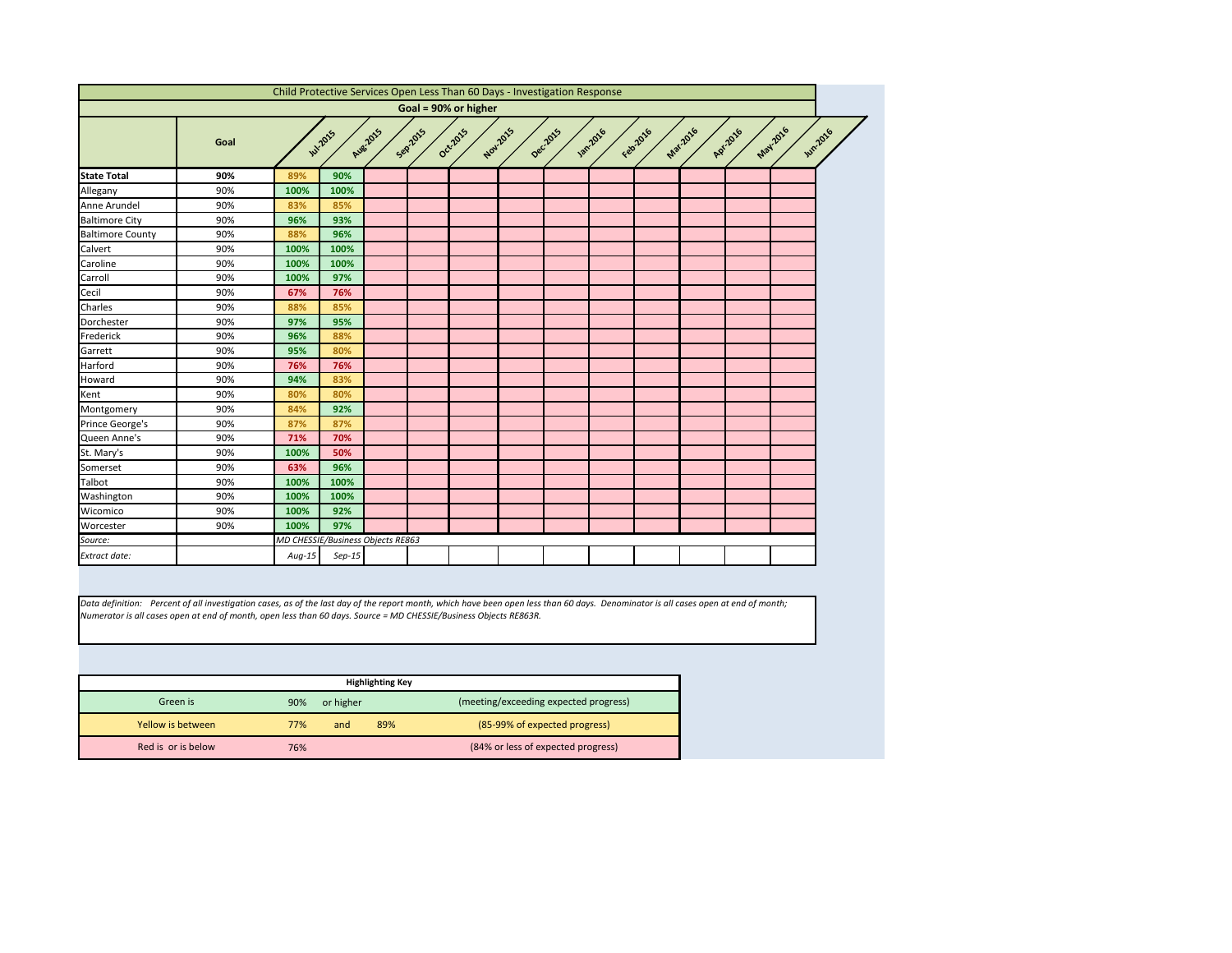<span id="page-3-0"></span>

|                         |      |                                   |               |                 |         |                      |          |          | Child Protective Services Open Less Than 60 Days - Alternative Response |          |                 |          |                   |
|-------------------------|------|-----------------------------------|---------------|-----------------|---------|----------------------|----------|----------|-------------------------------------------------------------------------|----------|-----------------|----------|-------------------|
|                         |      |                                   |               |                 |         | Goal = 90% or higher |          |          |                                                                         |          |                 |          |                   |
|                         | Goal |                                   | <b>W.2015</b> | <b>Aug.2015</b> | Sep2015 | Oct-2015             | Nov.2015 | Dec.2015 | <b>1201016</b>                                                          | Febricio | <b>Mar.2016</b> | Apr.2016 | May2016<br>Jun.20 |
| <b>State Total</b>      | 90%  | 92%                               | 94%           |                 |         |                      |          |          |                                                                         |          |                 |          |                   |
| Allegany                | 90%  | 100%                              | 100%          |                 |         |                      |          |          |                                                                         |          |                 |          |                   |
| Anne Arundel            | 90%  | 87%                               | 92%           |                 |         |                      |          |          |                                                                         |          |                 |          |                   |
| <b>Baltimore City</b>   | 90%  | 98%                               | 98%           |                 |         |                      |          |          |                                                                         |          |                 |          |                   |
| <b>Baltimore County</b> | 90%  | 92%                               | 97%           |                 |         |                      |          |          |                                                                         |          |                 |          |                   |
| Calvert                 | 90%  | 94%                               | 88%           |                 |         |                      |          |          |                                                                         |          |                 |          |                   |
| Caroline                | 90%  | 100%                              | 90%           |                 |         |                      |          |          |                                                                         |          |                 |          |                   |
| Carroll                 | 90%  | 100%                              | 100%          |                 |         |                      |          |          |                                                                         |          |                 |          |                   |
| Cecil                   | 90%  | 82%                               | 83%           |                 |         |                      |          |          |                                                                         |          |                 |          |                   |
| Charles                 | 90%  | 98%                               | 96%           |                 |         |                      |          |          |                                                                         |          |                 |          |                   |
| Dorchester              | 90%  | 94%                               | 95%           |                 |         |                      |          |          |                                                                         |          |                 |          |                   |
| Frederick               | 90%  | 100%                              | 100%          |                 |         |                      |          |          |                                                                         |          |                 |          |                   |
| Garrett                 | 90%  | 83%                               | 75%           |                 |         |                      |          |          |                                                                         |          |                 |          |                   |
| Harford                 | 90%  | 69%                               | 69%           |                 |         |                      |          |          |                                                                         |          |                 |          |                   |
| Howard                  | 90%  | 100%                              | 100%          |                 |         |                      |          |          |                                                                         |          |                 |          |                   |
| Kent                    | 90%  | 100%                              | 100%          |                 |         |                      |          |          |                                                                         |          |                 |          |                   |
| Montgomery              | 90%  | 84%                               | 83%           |                 |         |                      |          |          |                                                                         |          |                 |          |                   |
| Prince George's         | 90%  | 94%                               | 97%           |                 |         |                      |          |          |                                                                         |          |                 |          |                   |
| Queen Anne's            | 90%  | 100%                              | 100%          |                 |         |                      |          |          |                                                                         |          |                 |          |                   |
| St. Mary's              | 90%  | 100%                              | 100%          |                 |         |                      |          |          |                                                                         |          |                 |          |                   |
| Somerset                | 90%  | 100%                              | 97%           |                 |         |                      |          |          |                                                                         |          |                 |          |                   |
| Talbot                  | 90%  | 100%                              | 100%          |                 |         |                      |          |          |                                                                         |          |                 |          |                   |
| Washington              | 90%  | 100%                              | 100%          |                 |         |                      |          |          |                                                                         |          |                 |          |                   |
| Wicomico                | 90%  | 97%                               | 97%           |                 |         |                      |          |          |                                                                         |          |                 |          |                   |
| Worcester               | 90%  | 80%                               | 100%          |                 |         |                      |          |          |                                                                         |          |                 |          |                   |
| Source:                 |      | MD CHESSIE/Business Objects RE863 |               |                 |         |                      |          |          |                                                                         |          |                 |          |                   |
|                         |      | $Aug-15$                          | $Sep-15$      |                 |         |                      |          |          |                                                                         |          |                 |          |                   |

|                    |     |           | <b>Highlighting Key</b> |                                       |
|--------------------|-----|-----------|-------------------------|---------------------------------------|
| Green is           | 90% | or higher |                         | (meeting/exceeding expected progress) |
| Yellow is between  | 77% | and       | 89%                     | (85-99% of expected progress)         |
| Red is or is below | 76% |           |                         | (84% or less of expected progress)    |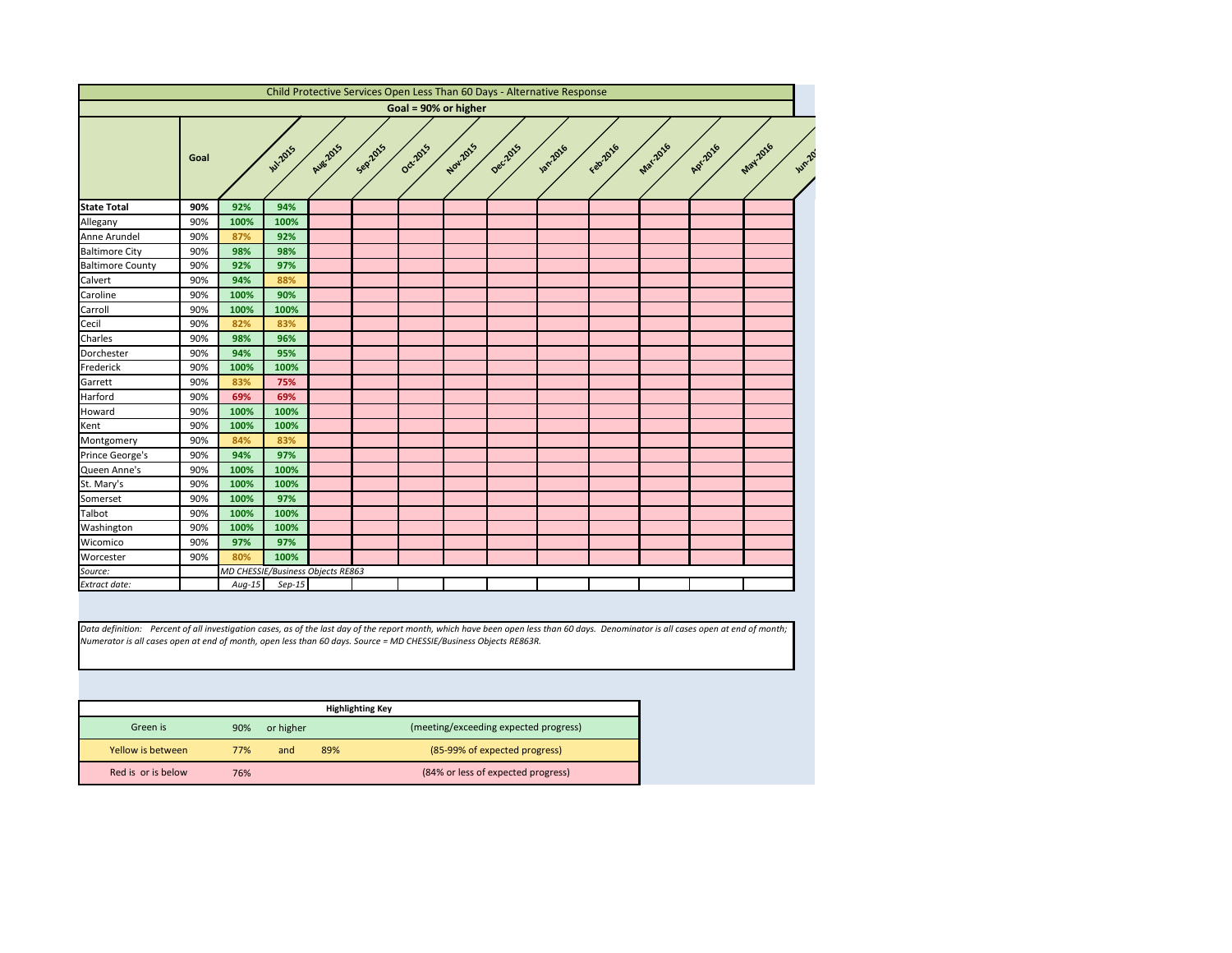<span id="page-4-0"></span>

|                                                                                                                                                                                                                                                        |                |        |                                                                                 |                         |                        | Number of Children in OOH Care |          |                  |           |          |          |         |                |                |
|--------------------------------------------------------------------------------------------------------------------------------------------------------------------------------------------------------------------------------------------------------|----------------|--------|---------------------------------------------------------------------------------|-------------------------|------------------------|--------------------------------|----------|------------------|-----------|----------|----------|---------|----------------|----------------|
|                                                                                                                                                                                                                                                        |                |        |                                                                                 |                         | Goal = $5,174$ or less |                                |          |                  |           |          |          |         |                |                |
|                                                                                                                                                                                                                                                        | Goal           |        | <b>Aug2015</b><br><b>Jul-2015</b>                                               | Seprans                 | Oct-2015               | Nov.2015                       | Dec.2015 | <b>1201-2016</b> | Februarie | Mar.2016 | APY-2016 | May2016 | <b>Jun2016</b> | <b>Jun2015</b> |
| <b>State Total</b>                                                                                                                                                                                                                                     | 5,174          | 4,817  | 4,824                                                                           |                         |                        |                                |          |                  |           |          |          |         |                |                |
| Allegany                                                                                                                                                                                                                                               | 65             | 70     | 74                                                                              |                         |                        |                                |          |                  |           |          |          |         |                |                |
| Anne Arundel                                                                                                                                                                                                                                           | 161            | 155    | 151                                                                             |                         |                        |                                |          |                  |           |          |          |         |                |                |
| <b>Baltimore City</b>                                                                                                                                                                                                                                  | 2211           | 1,952  | 1,941                                                                           |                         |                        |                                |          |                  |           |          |          |         |                |                |
| <b>Baltimore County</b>                                                                                                                                                                                                                                | 562            | 535    | 548                                                                             |                         |                        |                                |          |                  |           |          |          |         |                |                |
| Calvert                                                                                                                                                                                                                                                | 75             | 71     | 69                                                                              |                         |                        |                                |          |                  |           |          |          |         |                |                |
| Caroline                                                                                                                                                                                                                                               | 33             | 29     | 29                                                                              |                         |                        |                                |          |                  |           |          |          |         |                |                |
| Carroll                                                                                                                                                                                                                                                | 47             | 43     | 40                                                                              |                         |                        |                                |          |                  |           |          |          |         |                |                |
| Cecil                                                                                                                                                                                                                                                  | 180            | 166    | 161                                                                             |                         |                        |                                |          |                  |           |          |          |         |                |                |
| Charles                                                                                                                                                                                                                                                | 90             | 83     | 89                                                                              |                         |                        |                                |          |                  |           |          |          |         |                |                |
| Dorchester                                                                                                                                                                                                                                             | 27             | 34     | 34                                                                              |                         |                        |                                |          |                  |           |          |          |         |                |                |
| Frederick                                                                                                                                                                                                                                              | 119            | 117    | 112                                                                             |                         |                        |                                |          |                  |           |          |          |         |                |                |
| Garrett                                                                                                                                                                                                                                                | 39             | 41     | 44                                                                              |                         |                        |                                |          |                  |           |          |          |         |                |                |
| Harford                                                                                                                                                                                                                                                | 247            | 206    | 204                                                                             |                         |                        |                                |          |                  |           |          |          |         |                |                |
| Howard                                                                                                                                                                                                                                                 | 66             | 54     | 61                                                                              |                         |                        |                                |          |                  |           |          |          |         |                |                |
| Kent                                                                                                                                                                                                                                                   | 9              | 9      | 9                                                                               |                         |                        |                                |          |                  |           |          |          |         |                |                |
| Montgomery                                                                                                                                                                                                                                             | 387            | 393    | 405                                                                             |                         |                        |                                |          |                  |           |          |          |         |                |                |
| Prince George's                                                                                                                                                                                                                                        | 484            | 480    | 478                                                                             |                         |                        |                                |          |                  |           |          |          |         |                |                |
| Queen Anne's                                                                                                                                                                                                                                           | $\overline{7}$ | 5      | 6                                                                               |                         |                        |                                |          |                  |           |          |          |         |                |                |
| St. Mary's                                                                                                                                                                                                                                             | 86             | 86     | 87                                                                              |                         |                        |                                |          |                  |           |          |          |         |                |                |
| Somerset                                                                                                                                                                                                                                               | 29             | 27     | 25                                                                              |                         |                        |                                |          |                  |           |          |          |         |                |                |
| Talbot                                                                                                                                                                                                                                                 | 25             | 22     | 21                                                                              |                         |                        |                                |          |                  |           |          |          |         |                |                |
| Washington                                                                                                                                                                                                                                             | 171            | 173    | 174                                                                             |                         |                        |                                |          |                  |           |          |          |         |                |                |
| Wicomico                                                                                                                                                                                                                                               | 28             | 25     | 28                                                                              |                         |                        |                                |          |                  |           |          |          |         |                |                |
| Worcester                                                                                                                                                                                                                                              | 26             | 41     | 34                                                                              |                         |                        |                                |          |                  |           |          |          |         |                |                |
| Source:                                                                                                                                                                                                                                                |                |        | MD CHESSIE/SSW OOH Served file (except Baltimore City, which provides raw data) |                         |                        |                                |          |                  |           |          |          |         |                |                |
| <b>Extract date:</b>                                                                                                                                                                                                                                   |                | Aug-15 | $Sep-15$                                                                        |                         |                        |                                |          |                  |           |          |          |         |                |                |
|                                                                                                                                                                                                                                                        |                |        |                                                                                 |                         |                        |                                |          |                  |           |          |          |         |                |                |
| Data definition: The number of children in out of home care, on the last day of the month. Counted as the number of children with an open removal episode at the end of the month.<br>Source: MD CHESSIE/SSW OOH Served file; Baltimore City raw data. |                |        |                                                                                 |                         |                        |                                |          |                  |           |          |          |         |                |                |
|                                                                                                                                                                                                                                                        |                |        |                                                                                 |                         |                        |                                |          |                  |           |          |          |         |                |                |
|                                                                                                                                                                                                                                                        |                |        |                                                                                 | <b>Highlighting Key</b> |                        |                                |          |                  |           |          |          |         |                |                |
|                                                                                                                                                                                                                                                        | Green          |        | meeting targeted goal or having fewer children in care than established goal    |                         |                        |                                |          |                  |           |          |          |         |                |                |
|                                                                                                                                                                                                                                                        | Yellow         |        | up to 15% higher than targeted goal                                             |                         |                        |                                |          |                  |           |          |          |         |                |                |
|                                                                                                                                                                                                                                                        | Red            |        | more than 15% higher than targeted goal                                         |                         |                        |                                |          |                  |           |          |          |         |                |                |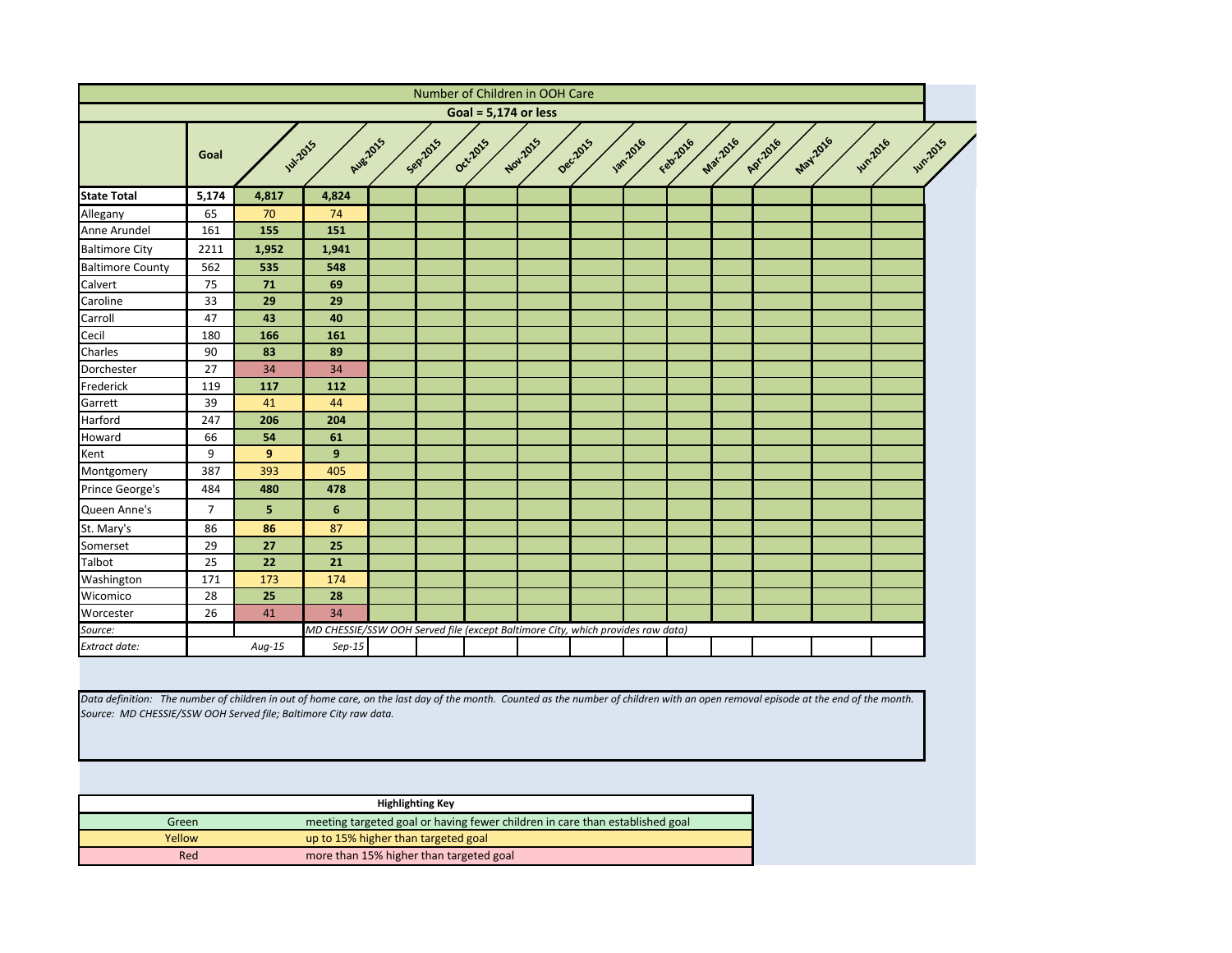

<span id="page-5-0"></span>

|                           |      | Children in Group Homes - children under 18, excluding Child with Disabilities VPA removals                                      |          |                 |         |                    |          |          |                |          |          |          |                                    |
|---------------------------|------|----------------------------------------------------------------------------------------------------------------------------------|----------|-----------------|---------|--------------------|----------|----------|----------------|----------|----------|----------|------------------------------------|
|                           |      |                                                                                                                                  |          |                 |         | Goal = 7% or lower |          |          |                |          |          |          |                                    |
| <b>LDSS</b>               | Goal | <b>Jul-2015</b>                                                                                                                  |          | <b>Aug-2015</b> | Sep2015 | Oct-2015           | Nov.2015 | Dec.2015 | <b>1872016</b> | Febr2016 | Mar-2016 | Apr.2016 | May-2016<br>$\boldsymbol{\dot{s}}$ |
| <b>State Total</b>        | 7%   | 7%                                                                                                                               | 8%       |                 |         |                    |          |          |                |          |          |          |                                    |
| Allegany                  | 7%   | 0%                                                                                                                               | 0%       |                 |         |                    |          |          |                |          |          |          |                                    |
| Anne Arundel              | 7%   | 11%                                                                                                                              | 9%       |                 |         |                    |          |          |                |          |          |          |                                    |
| <b>Baltimore City</b>     | 7%   | 6%                                                                                                                               | 6%       |                 |         |                    |          |          |                |          |          |          |                                    |
| <b>Baltimore County</b>   | 7%   | 8%                                                                                                                               | 9%       |                 |         |                    |          |          |                |          |          |          |                                    |
| Calvert                   | 7%   | 8%                                                                                                                               | 11%      |                 |         |                    |          |          |                |          |          |          |                                    |
| Caroline                  | 7%   | 0%                                                                                                                               | 0%       |                 |         |                    |          |          |                |          |          |          |                                    |
| Carroll                   | 7%   | 4%                                                                                                                               | 6%       |                 |         |                    |          |          |                |          |          |          |                                    |
| Cecil                     | 7%   | 9%                                                                                                                               | 9%       |                 |         |                    |          |          |                |          |          |          |                                    |
| Charles                   | 7%   | 6%                                                                                                                               | 4%       |                 |         |                    |          |          |                |          |          |          |                                    |
| Dorchester                | 7%   | 11%                                                                                                                              | 7%       |                 |         |                    |          |          |                |          |          |          |                                    |
| Frederick                 | 7%   | 10%                                                                                                                              | 9%       |                 |         |                    |          |          |                |          |          |          |                                    |
| Garrett                   | 7%   | 6%                                                                                                                               | 15%      |                 |         |                    |          |          |                |          |          |          |                                    |
| Harford                   | 7%   | 8%                                                                                                                               | 8%       |                 |         |                    |          |          |                |          |          |          |                                    |
| Howard                    | 7%   | 10%                                                                                                                              | 16%      |                 |         |                    |          |          |                |          |          |          |                                    |
| Kent*                     | n/a  |                                                                                                                                  |          |                 |         |                    |          |          |                |          |          |          |                                    |
| Montgomery                | 7%   | 11%                                                                                                                              | 11%      |                 |         |                    |          |          |                |          |          |          |                                    |
| Prince George's           | 7%   | 9%                                                                                                                               | 10%      |                 |         |                    |          |          |                |          |          |          |                                    |
| Queen Anne's*             | n/a  |                                                                                                                                  |          |                 |         |                    |          |          |                |          |          |          |                                    |
| St. Mary's                | 7%   | 5%                                                                                                                               | 5%       |                 |         |                    |          |          |                |          |          |          |                                    |
| Somerset                  | 7%   | 5%                                                                                                                               | 5%       |                 |         |                    |          |          |                |          |          |          |                                    |
| Talbot                    | 7%   | 11%                                                                                                                              | 13%      |                 |         |                    |          |          |                |          |          |          |                                    |
| Washington                | 7%   | 11%                                                                                                                              | 9%       |                 |         |                    |          |          |                |          |          |          |                                    |
| Wicomico                  | 7%   | 6%                                                                                                                               | 0%       |                 |         |                    |          |          |                |          |          |          |                                    |
| Worcester                 | 7%   | 0%                                                                                                                               | 3%       |                 |         |                    |          |          |                |          |          |          |                                    |
| Source:                   |      | MD CHESSIE/SSW OOH Served file                                                                                                   |          |                 |         |                    |          |          |                |          |          |          |                                    |
| Extract date:<br>$*1/2+1$ |      | $Aug-15$<br>ele avevent from this indicator due to the empli size of their suspense OOU nonvlation in the nuior CEV (10 or local | $Sep-15$ |                 |         |                    |          |          |                |          |          |          |                                    |

*\*Kent and Queen Anne's exempt from this indicator due to the small size of their average OOH population in the prior SFY (10 or less)*

|        | <b>Highlighting Key</b> |
|--------|-------------------------|
| Green  | 9% or below             |
| Yellow | between 10% and 19%     |
| Red    | over 19%                |

*Data definition: The percent of children in this subpopulation (OOH under 18, except Child with Disabilities VPA removal type), placed in group homes on the last day of the month. Denominator is the number of children this subpopulation in out of home care at end of month; numerator is the number of children in this subpopulation in open group home placement structure or living arrangement at end of month. Source: MD CHESSIE/SSW OOH Served file.*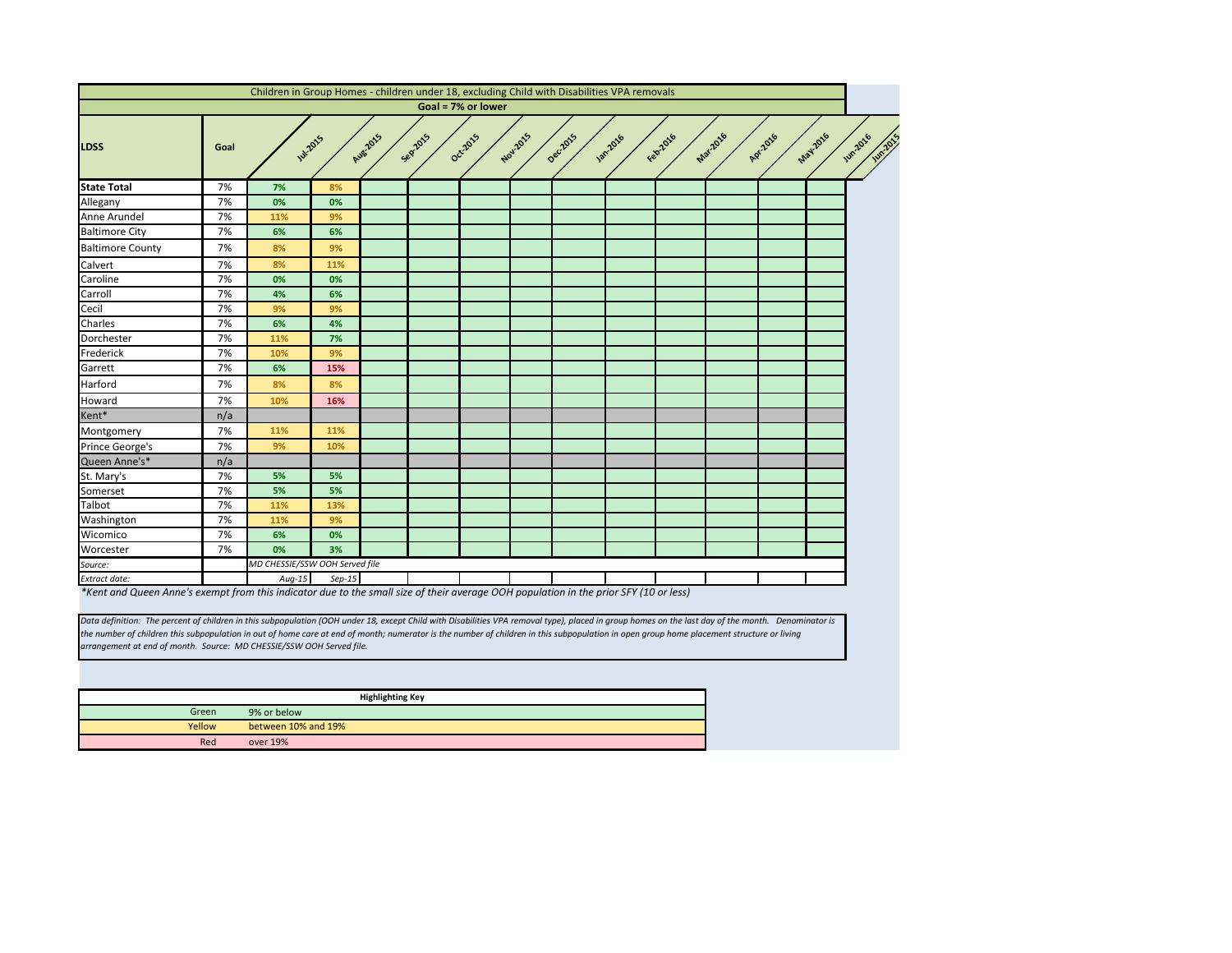Data definition: The percent of children in this subpopulation (OOH under 18, except Child with Disabilities VPA removal type) placed in family homes on the last day of the month. Family *homes include trial home visit; formal kinship care; restricted (relative) foster care; regular foster care; treatment foster care (private and public); and adoptive/pre-finalized adoptive. Denominator is the number of children in this subpopulation in out of home care at end of month; numerator is the number of children in this subpopulation in open family home placement structure or living arrangement at end of month. Source: MD CHESSIE/SSW OOH Served file.*

<span id="page-6-0"></span>

|                                                                                                                                       |      |          | Children in Family Homes - children under 18, excluding Child with Disabilities VPA removals |          |         |                      |          |          |               |          |          |          |          |                 |
|---------------------------------------------------------------------------------------------------------------------------------------|------|----------|----------------------------------------------------------------------------------------------|----------|---------|----------------------|----------|----------|---------------|----------|----------|----------|----------|-----------------|
|                                                                                                                                       |      |          |                                                                                              |          |         | Goal = 85% or higher |          |          |               |          |          |          |          |                 |
|                                                                                                                                       | Goal |          | <b>W.2015</b>                                                                                | Aug-2015 | Sep2015 | Oct2015              | Nov.2015 | Decilors | <b>1</b> 2016 | Feb 2016 | Mar-2016 | Apr.2016 | May 2016 | <b>Jun 2016</b> |
| <b>State Total</b>                                                                                                                    | 85%  | 84%      | 92%                                                                                          |          |         |                      |          |          |               |          |          |          |          |                 |
| Allegany                                                                                                                              | 85%  | 98%      | 100%                                                                                         |          |         |                      |          |          |               |          |          |          |          |                 |
| Anne Arundel                                                                                                                          | 85%  | 80%      | 91%                                                                                          |          |         |                      |          |          |               |          |          |          |          |                 |
| <b>Baltimore City</b>                                                                                                                 | 85%  | 87%      | 94%                                                                                          |          |         |                      |          |          |               |          |          |          |          |                 |
| <b>Baltimore County</b>                                                                                                               | 85%  | 80%      | 91%                                                                                          |          |         |                      |          |          |               |          |          |          |          |                 |
| Calvert                                                                                                                               | 85%  | 83%      | 89%                                                                                          |          |         |                      |          |          |               |          |          |          |          |                 |
| Caroline                                                                                                                              | 85%  | 100%     | 100%                                                                                         |          |         |                      |          |          |               |          |          |          |          |                 |
| Carroll                                                                                                                               | 85%  | 73%      | 94%                                                                                          |          |         |                      |          |          |               |          |          |          |          |                 |
| Cecil                                                                                                                                 | 85%  | 83%      | 91%                                                                                          |          |         |                      |          |          |               |          |          |          |          |                 |
| Charles                                                                                                                               | 85%  | 86%      | 96%                                                                                          |          |         |                      |          |          |               |          |          |          |          |                 |
| Dorchester                                                                                                                            | 85%  | 74%      | 93%                                                                                          |          |         |                      |          |          |               |          |          |          |          |                 |
| Frederick                                                                                                                             | 85%  | 82%      | 91%                                                                                          |          |         |                      |          |          |               |          |          |          |          |                 |
| Garrett                                                                                                                               | 85%  | 59%      | 85%                                                                                          |          |         |                      |          |          |               |          |          |          |          |                 |
| Harford                                                                                                                               | 85%  | 88%      | 92%                                                                                          |          |         |                      |          |          |               |          |          |          |          |                 |
| Howard                                                                                                                                | 85%  | 83%      | 84%                                                                                          |          |         |                      |          |          |               |          |          |          |          |                 |
| Kent*                                                                                                                                 | n/a  |          |                                                                                              |          |         |                      |          |          |               |          |          |          |          |                 |
| Montgomery                                                                                                                            | 85%  | 78%      | 89%                                                                                          |          |         |                      |          |          |               |          |          |          |          |                 |
| Prince George's                                                                                                                       | 85%  | 79%      | 90%                                                                                          |          |         |                      |          |          |               |          |          |          |          |                 |
| Queen Anne's*                                                                                                                         | n/a  |          |                                                                                              |          |         |                      |          |          |               |          |          |          |          |                 |
| St. Mary's                                                                                                                            | 85%  | 91%      | 95%                                                                                          |          |         |                      |          |          |               |          |          |          |          |                 |
| Somerset                                                                                                                              | 85%  | 95%      | 95%                                                                                          |          |         |                      |          |          |               |          |          |          |          |                 |
| Talbot                                                                                                                                | 85%  | 83%      | 88%                                                                                          |          |         |                      |          |          |               |          |          |          |          |                 |
| Washington                                                                                                                            | 85%  | 83%      | 91%                                                                                          |          |         |                      |          |          |               |          |          |          |          |                 |
| Wicomico                                                                                                                              | 85%  | 76%      | 100%                                                                                         |          |         |                      |          |          |               |          |          |          |          |                 |
| Worcester                                                                                                                             | 85%  | 94%      | 97%                                                                                          |          |         |                      |          |          |               |          |          |          |          |                 |
| Source:                                                                                                                               |      |          | MD CHESSIE/SSW OOH Served file                                                               |          |         |                      |          |          |               |          |          |          |          |                 |
| Extract date:                                                                                                                         |      | $Aug-15$ | $Sep-15$                                                                                     |          |         |                      |          |          |               |          |          |          |          |                 |
| *Kent and Queen Anne's exempt from this indicator due to the small size of their average OOH population in the prior SFY (10 or less) |      |          |                                                                                              |          |         |                      |          |          |               |          |          |          |          |                 |

|        | <b>Highlighting Key</b> |
|--------|-------------------------|
| Green  | 85% or higher           |
| Yellow | between 72% and 85%     |
| Red    | below 72%               |

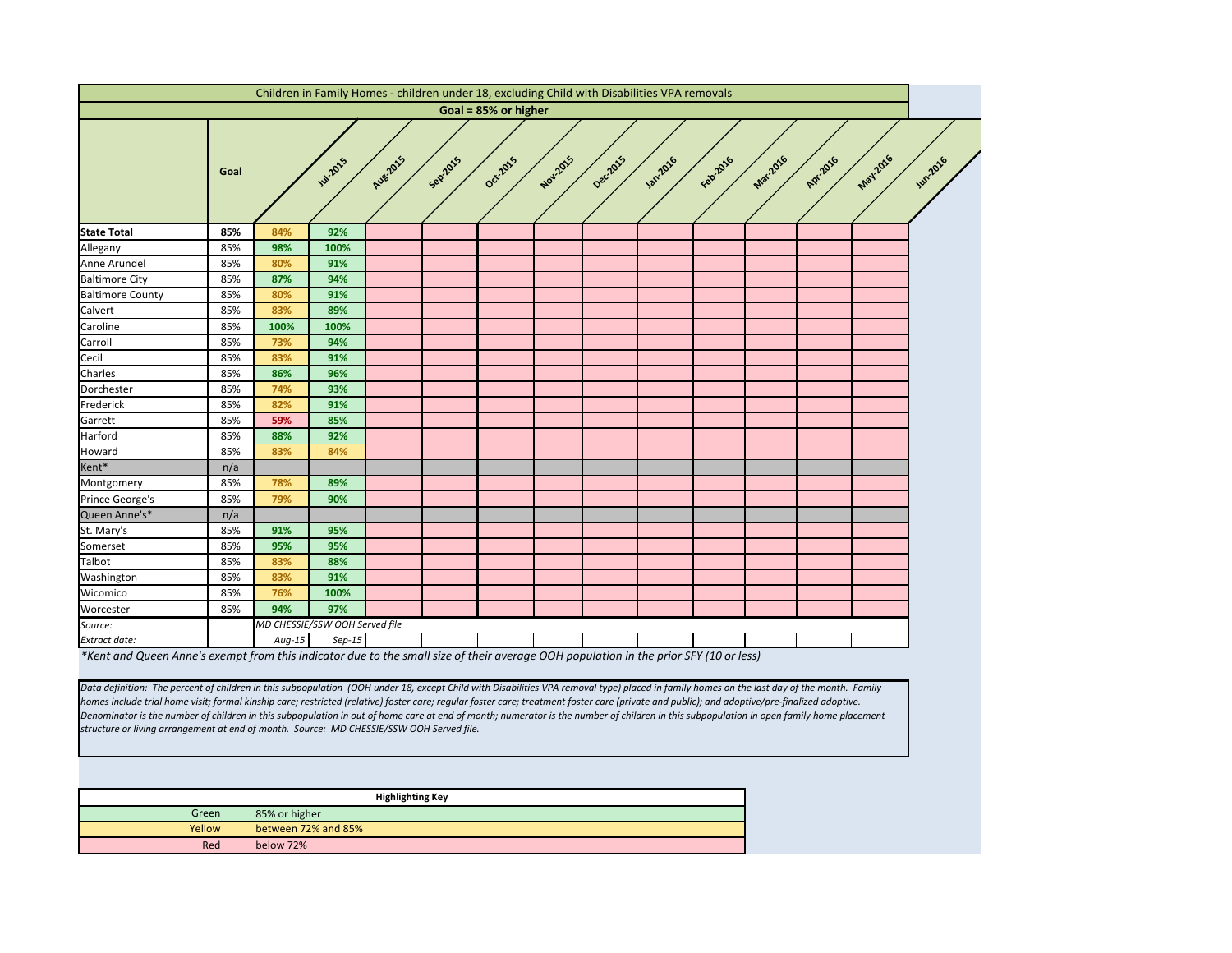<span id="page-7-0"></span>

|                                                                                                                                                                                                                                                                                                                             |        |               |                       |                         |         | <b>Caseworker Visitation</b> |          |          |               |          |          |          |                                   |
|-----------------------------------------------------------------------------------------------------------------------------------------------------------------------------------------------------------------------------------------------------------------------------------------------------------------------------|--------|---------------|-----------------------|-------------------------|---------|------------------------------|----------|----------|---------------|----------|----------|----------|-----------------------------------|
|                                                                                                                                                                                                                                                                                                                             |        |               |                       |                         |         | Goal = 95% or higher         |          |          |               |          |          |          |                                   |
| <b>LDSS</b>                                                                                                                                                                                                                                                                                                                 | Goal   |               | <b>Jul-2015</b>       | Aug-2015                | Sep2015 | Oct2015                      | Nov.2015 | Decilors | <b>1</b> 2016 | Febricio | Mar.2016 | Apr.2016 | <b>May.2016</b><br><b>Jun2016</b> |
| <b>State Total</b>                                                                                                                                                                                                                                                                                                          | 95%    | 96%           | 95%                   |                         |         |                              |          |          |               |          |          |          |                                   |
| Allegany                                                                                                                                                                                                                                                                                                                    | 95%    | 100%          | 100%                  |                         |         |                              |          |          |               |          |          |          |                                   |
| Anne Arundel                                                                                                                                                                                                                                                                                                                | 95%    | 99%           | 99%                   |                         |         |                              |          |          |               |          |          |          |                                   |
| <b>Baltimore City</b>                                                                                                                                                                                                                                                                                                       | 95%    | 95%           | 95%                   |                         |         |                              |          |          |               |          |          |          |                                   |
| <b>Baltimore County</b>                                                                                                                                                                                                                                                                                                     | 95%    | 99%           | 95%                   |                         |         |                              |          |          |               |          |          |          |                                   |
| Calvert                                                                                                                                                                                                                                                                                                                     | 95%    | 100%          | 100%                  |                         |         |                              |          |          |               |          |          |          |                                   |
| Caroline                                                                                                                                                                                                                                                                                                                    | 95%    | 92%           | 93%                   |                         |         |                              |          |          |               |          |          |          |                                   |
| Carroll                                                                                                                                                                                                                                                                                                                     | 95%    | 89%           | 75%                   |                         |         |                              |          |          |               |          |          |          |                                   |
| Cecil                                                                                                                                                                                                                                                                                                                       | 95%    | 95%           | 93%                   |                         |         |                              |          |          |               |          |          |          |                                   |
| Charles                                                                                                                                                                                                                                                                                                                     | 95%    | 96%           | 96%                   |                         |         |                              |          |          |               |          |          |          |                                   |
| Dorchester                                                                                                                                                                                                                                                                                                                  | 95%    | 94%           | 91%                   |                         |         |                              |          |          |               |          |          |          |                                   |
| Frederick                                                                                                                                                                                                                                                                                                                   | 95%    | 99%           | 96%                   |                         |         |                              |          |          |               |          |          |          |                                   |
| Garrett                                                                                                                                                                                                                                                                                                                     | 95%    | 100%          | 100%                  |                         |         |                              |          |          |               |          |          |          |                                   |
| Harford                                                                                                                                                                                                                                                                                                                     | 95%    | 96%           | 91%                   |                         |         |                              |          |          |               |          |          |          |                                   |
| Howard                                                                                                                                                                                                                                                                                                                      | 95%    | 95%           | 100%                  |                         |         |                              |          |          |               |          |          |          |                                   |
| Kent                                                                                                                                                                                                                                                                                                                        | 95%    | 100%          | 100%                  |                         |         |                              |          |          |               |          |          |          |                                   |
| Montgomery                                                                                                                                                                                                                                                                                                                  | 95%    | 97%           | 92%                   |                         |         |                              |          |          |               |          |          |          |                                   |
| Prince George's                                                                                                                                                                                                                                                                                                             | 95%    | 94%           | 92%                   |                         |         |                              |          |          |               |          |          |          |                                   |
| Queen Anne's                                                                                                                                                                                                                                                                                                                | 95%    | 67%           | 100%                  |                         |         |                              |          |          |               |          |          |          |                                   |
| St. Mary's                                                                                                                                                                                                                                                                                                                  | 95%    | 100%          | 95%                   |                         |         |                              |          |          |               |          |          |          |                                   |
| Somerset                                                                                                                                                                                                                                                                                                                    | 95%    | 100%          | 100%                  |                         |         |                              |          |          |               |          |          |          |                                   |
| Talbot                                                                                                                                                                                                                                                                                                                      | 95%    | 100%          | 95%                   |                         |         |                              |          |          |               |          |          |          |                                   |
| Washington                                                                                                                                                                                                                                                                                                                  | 95%    | 98%           | 96%                   |                         |         |                              |          |          |               |          |          |          |                                   |
| Wicomico                                                                                                                                                                                                                                                                                                                    | 95%    | 96%           | 90%                   |                         |         |                              |          |          |               |          |          |          |                                   |
| Worcester                                                                                                                                                                                                                                                                                                                   | 95%    | 97%           | 97%                   |                         |         |                              |          |          |               |          |          |          |                                   |
| Source:                                                                                                                                                                                                                                                                                                                     |        |               | MD CHESSIE/SSW report |                         |         |                              |          |          |               |          |          |          |                                   |
| Extract date:                                                                                                                                                                                                                                                                                                               |        | $Sep-15$      | $Sep-15$              |                         |         |                              |          |          |               |          |          |          |                                   |
| Data definition: The percent of children in foster care during entire month who have at least one caseworker visit during the month. Denominator is the count of foster children in<br>care entire month; Numerator is the count of foster children who have at least one caseworker visit during month. Source: MD CHESSIE |        |               |                       |                         |         |                              |          |          |               |          |          |          |                                   |
|                                                                                                                                                                                                                                                                                                                             |        |               |                       | <b>Highlighting Key</b> |         |                              |          |          |               |          |          |          |                                   |
|                                                                                                                                                                                                                                                                                                                             | Green  | 95% or higher |                       |                         |         |                              |          |          |               |          |          |          |                                   |
|                                                                                                                                                                                                                                                                                                                             | Yellow |               | between 85% and 92%   |                         |         |                              |          |          |               |          |          |          |                                   |
|                                                                                                                                                                                                                                                                                                                             | Red    | below 85%     |                       |                         |         |                              |          |          |               |          |          |          |                                   |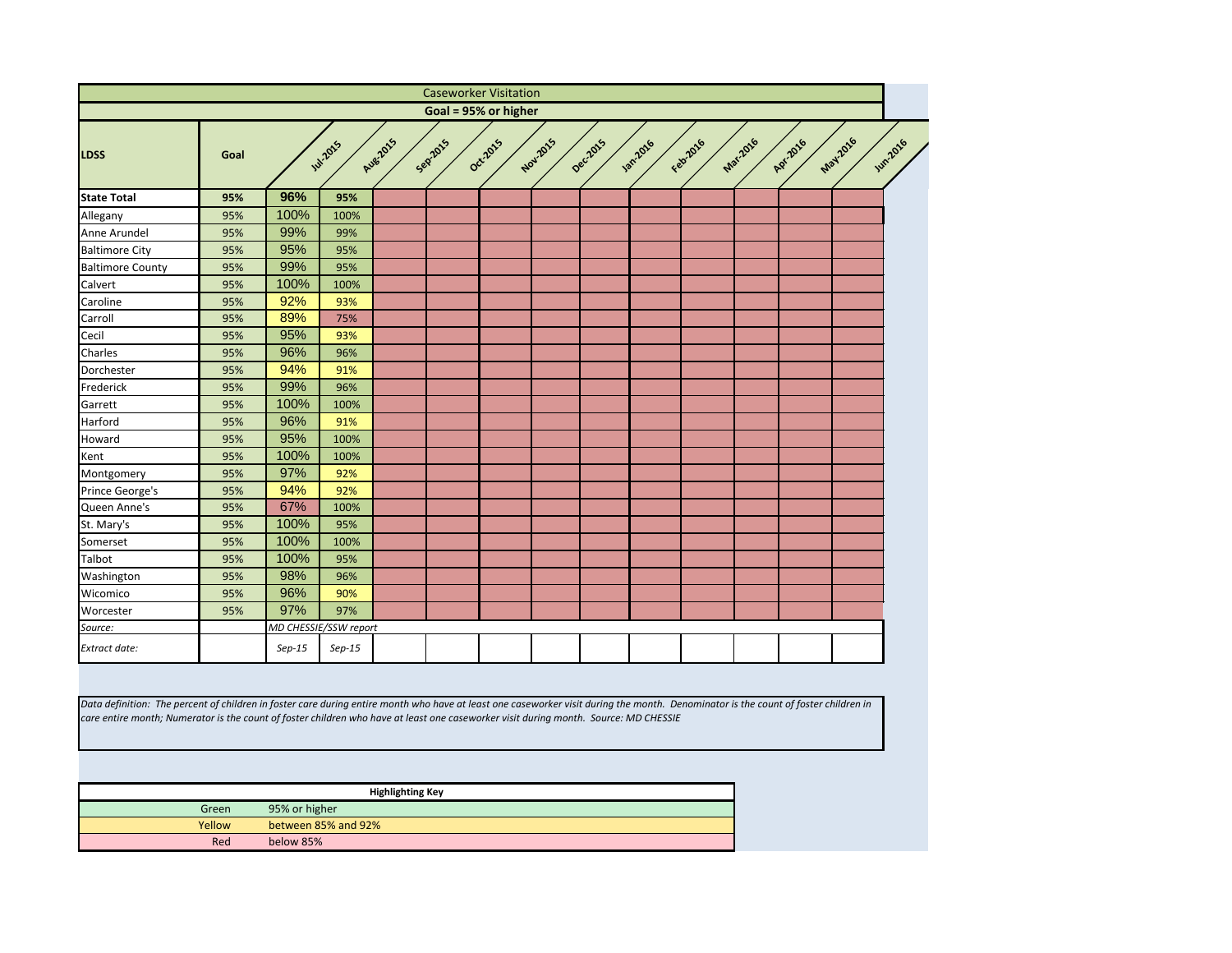<span id="page-8-0"></span>

|                                                                                                               |                |                                                                                 |                 |           | Number of Children Exiting to Guardianship |          |                    |         |               |           |                 |          |                 |                |                                     |                                                                                  |                                                   |
|---------------------------------------------------------------------------------------------------------------|----------------|---------------------------------------------------------------------------------|-----------------|-----------|--------------------------------------------|----------|--------------------|---------|---------------|-----------|-----------------|----------|-----------------|----------------|-------------------------------------|----------------------------------------------------------------------------------|---------------------------------------------------|
|                                                                                                               |                |                                                                                 |                 |           |                                            |          | Goal = 511 or more |         |               |           |                 |          |                 |                | FY 2016 Analysis                    |                                                                                  |                                                   |
|                                                                                                               | Goal           |                                                                                 | <b>141-2015</b> | Aug. 2015 | Sepzons                                    | Oct-2015 | Nov.2015           | Decidas | <b>1</b> 2016 | Februarie | <b>Mar-2016</b> | Apr.2016 | <b>May-2016</b> | <b>Wh.2016</b> | <b>Year to</b><br><b>Date Total</b> | <b>Expected Percent of</b><br><b>Goal to be Completed</b><br>as of Current Month | <b>Actual Percent of Goal</b><br><b>Completed</b> |
| <b>State Total</b>                                                                                            | 511            | 39                                                                              | 34              |           |                                            |          |                    |         |               |           |                 |          |                 |                | 73                                  | 17%                                                                              | 14%                                               |
| Allegany                                                                                                      | 3              | $\overline{2}$                                                                  |                 |           |                                            |          |                    |         |               |           |                 |          |                 |                | 3                                   | 17%                                                                              | 100%                                              |
| Anne Arundel                                                                                                  | 9              | $\overline{4}$                                                                  | $\overline{0}$  |           |                                            |          |                    |         |               |           |                 |          |                 |                | 4                                   | 17%                                                                              | 44%                                               |
| <b>Baltimore City</b>                                                                                         | 362            | 8                                                                               | 11              |           |                                            |          |                    |         |               |           |                 |          |                 |                | 19                                  | 17%                                                                              | 5%                                                |
| <b>Baltimore County</b>                                                                                       | 23             | $\overline{2}$                                                                  | 6               |           |                                            |          |                    |         |               |           |                 |          |                 |                | 8                                   | 17%                                                                              | 35%                                               |
| Calvert                                                                                                       | $\overline{3}$ | $\overline{2}$                                                                  | $\overline{0}$  |           |                                            |          |                    |         |               |           |                 |          |                 |                | $\overline{2}$                      | 17%                                                                              | 67%                                               |
| Caroline                                                                                                      | $\overline{7}$ | $\mathbf 0$                                                                     | $\mathbf 0$     |           |                                            |          |                    |         |               |           |                 |          |                 |                | $\Omega$                            | 17%                                                                              | 0%                                                |
| Carroll                                                                                                       | $\overline{2}$ | $\mathbf 0$                                                                     | -1              |           |                                            |          |                    |         |               |           |                 |          |                 |                |                                     | 17%                                                                              | 50%                                               |
| Cecil                                                                                                         | $\overline{2}$ | 6                                                                               | -5              |           |                                            |          |                    |         |               |           |                 |          |                 |                | <b>11</b>                           | 17%                                                                              | 550%                                              |
| Charles                                                                                                       | -5             | $\mathbf 0$                                                                     | $\mathbf 0$     |           |                                            |          |                    |         |               |           |                 |          |                 |                | $\Omega$                            | 17%                                                                              | 0%                                                |
| Dorchester                                                                                                    | $\overline{3}$ | $\mathbf 0$                                                                     | $\mathbf 0$     |           |                                            |          |                    |         |               |           |                 |          |                 |                | $\mathbf 0$                         | 17%                                                                              | 0%                                                |
| Frederick                                                                                                     | 4              | $\mathbf 0$                                                                     | $\overline{3}$  |           |                                            |          |                    |         |               |           |                 |          |                 |                | 3                                   | 17%                                                                              | 75%                                               |
| Garrett                                                                                                       | 5              | $\mathbf 0$                                                                     |                 |           |                                            |          |                    |         |               |           |                 |          |                 |                | -1                                  | 17%                                                                              | 20%                                               |
| Harford                                                                                                       | 6              | $\overline{7}$                                                                  | $\mathbf 0$     |           |                                            |          |                    |         |               |           |                 |          |                 |                |                                     | 17%                                                                              | 117%                                              |
| Howard                                                                                                        | -1             | $\mathbf 0$                                                                     | $\overline{0}$  |           |                                            |          |                    |         |               |           |                 |          |                 |                | $\Omega$                            | 17%                                                                              | 0%                                                |
| Kent                                                                                                          | -1             | $\Omega$                                                                        | $\overline{0}$  |           |                                            |          |                    |         |               |           |                 |          |                 |                | $\mathbf 0$                         | 17%                                                                              | 0%                                                |
| Montgomery                                                                                                    | 12             | $\overline{3}$                                                                  | -1              |           |                                            |          |                    |         |               |           |                 |          |                 |                | 4                                   | 17%                                                                              | 33%                                               |
| Prince George's                                                                                               | 47             | $\mathbf{1}$                                                                    | $\overline{2}$  |           |                                            |          |                    |         |               |           |                 |          |                 |                | $\mathbf{3}$                        | 17%                                                                              | 6%                                                |
| Queen Anne's                                                                                                  | $\mathbf 0$    | $\mathbf 0$                                                                     | $\overline{0}$  |           |                                            |          |                    |         |               |           |                 |          |                 |                | $\mathbf 0$                         | 17%                                                                              | n/a                                               |
| St. Mary's                                                                                                    | 6              | $\mathbf 0$                                                                     | $\mathbf 0$     |           |                                            |          |                    |         |               |           |                 |          |                 |                | $\mathbf 0$                         | 17%                                                                              | 0%                                                |
| Somerset                                                                                                      | -1             | $\mathbf 0$                                                                     | $\mathbf 0$     |           |                                            |          |                    |         |               |           |                 |          |                 |                | $\Omega$                            | 17%                                                                              | 0%                                                |
| Talbot                                                                                                        | $\mathbf 0$    | $\mathbf 0$                                                                     | $\mathbf 0$     |           |                                            |          |                    |         |               |           |                 |          |                 |                | $\mathbf 0$                         | 17%                                                                              | n/a                                               |
| Washington                                                                                                    | 5              | 4                                                                               | $\mathbf 0$     |           |                                            |          |                    |         |               |           |                 |          |                 |                | 4                                   | 17%                                                                              | 80%                                               |
| Wicomico                                                                                                      | 3              | $\mathbf 0$                                                                     |                 |           |                                            |          |                    |         |               |           |                 |          |                 |                | 1                                   | 17%                                                                              | 33%                                               |
| Worcester                                                                                                     | 1              | $\mathbf 0$                                                                     | $\overline{2}$  |           |                                            |          |                    |         |               |           |                 |          |                 |                | 2 <sup>1</sup>                      | 17%                                                                              | 200%                                              |
| Source:                                                                                                       |                | MD CHESSIE/SSW OOH Served file (except Baltimore City, which provides raw data) |                 |           |                                            |          |                    |         |               |           |                 |          |                 |                |                                     | Highlighting Key for Year to Date                                                | <b>Highlighting Key for Actual Pe</b>             |
| <b>Extract date:</b>                                                                                          |                | $Aug-15$                                                                        | $Sep-15$        |           |                                            |          |                    |         |               |           |                 |          |                 |                |                                     | Green = met/exceeded FY goal                                                     | Green is or is above                              |
|                                                                                                               |                |                                                                                 |                 |           |                                            |          |                    |         |               |           |                 |          |                 |                |                                     |                                                                                  | Yellow is between                                 |
| FY 15 goal based on 90% of children as of June 30, 2014 with PPG of Guardianship or Live with Other Relatives |                |                                                                                 |                 |           |                                            |          |                    |         |               |           |                 |          |                 |                |                                     |                                                                                  | Red is or is below                                |

*Data definition: The number of children who exit to guardianship during the report month. Denominator is the children who exit foster care during the report month; Numerator is the children who exit foster care, with exit reason of guardianship and removal end date during the report month. Source: MD CHESSIE/SSW OOH Served file; Baltimore City raw data.*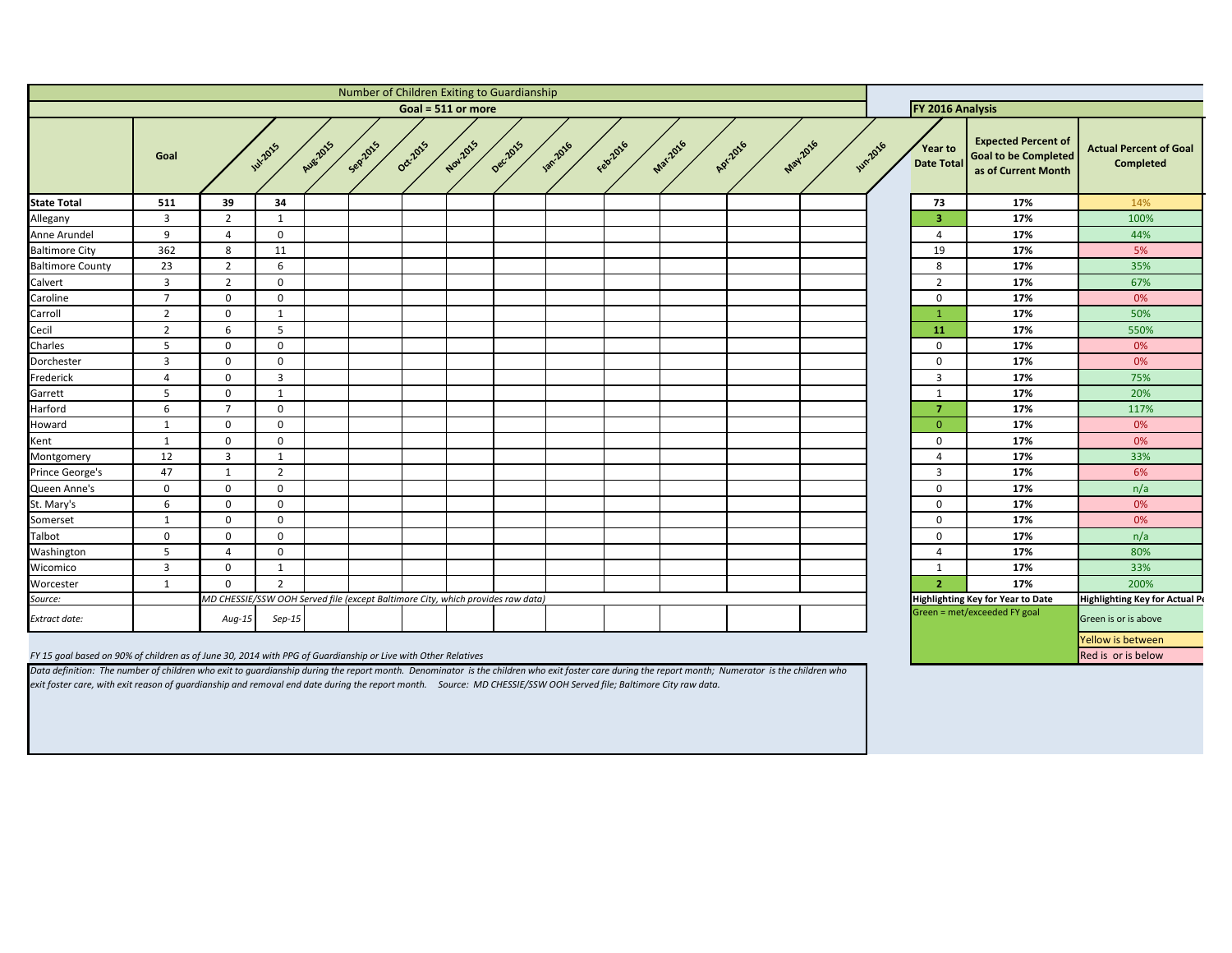| f<br>d:<br>h | <b>Actual Percent of Goal</b><br><b>Completed</b> |
|--------------|---------------------------------------------------|
|              | 11%                                               |
|              | 25%                                               |
|              | 0%                                                |
|              | 10%                                               |
|              | 17%                                               |
|              | 33%                                               |
|              | 0%                                                |
|              | 0%                                                |
|              | 11%                                               |
|              | 18%                                               |
|              | 0%                                                |
|              | 8%                                                |
|              | 0%                                                |
|              | 31%                                               |
|              | 0%                                                |
|              |                                                   |
|              | 15%                                               |
|              | 7%                                                |
|              | 0%                                                |
|              | 0%                                                |
|              | 0%                                                |
|              | 0%                                                |
|              | 9%                                                |
|              | 20%                                               |
|              | 0%                                                |
|              |                                                   |
|              |                                                   |
|              |                                                   |
|              |                                                   |
|              |                                                   |

<span id="page-9-0"></span>

|                         |                |                                                                                 |                |          |         | Number of Children Exiting to Adoption |          |          |                 |          |                  |          |                 |                                          |                       |                                                                                  |                                |
|-------------------------|----------------|---------------------------------------------------------------------------------|----------------|----------|---------|----------------------------------------|----------|----------|-----------------|----------|------------------|----------|-----------------|------------------------------------------|-----------------------|----------------------------------------------------------------------------------|--------------------------------|
| Goal = $280$ or more    |                |                                                                                 |                |          |         |                                        |          |          |                 |          | FY 2016 Analysis |          |                 |                                          |                       |                                                                                  |                                |
|                         | Goal           |                                                                                 | <b>1</b> 2015  | Aug.2015 | Seprats | Oct-2015                               | Nov-2015 | Decilors | <b>13012016</b> | Febricio | Mar-2016         | Apr.2016 | <b>May 2016</b> | <b>JUN2016</b>                           | Year to<br>Date Total | <b>Expected Percent of</b><br><b>Goal to be Completed</b><br>as of Current Month | <b>Actual Percer</b><br>Comple |
| <b>State Total</b>      | 280            | 13                                                                              | 19             |          |         |                                        |          |          |                 |          |                  |          |                 |                                          | 32                    | 17%                                                                              | 11%                            |
| Allegany                | 4              | $\mathbf{1}$                                                                    | $\mathbf 0$    |          |         |                                        |          |          |                 |          |                  |          |                 |                                          | $\mathbf{1}$          | 17%                                                                              | 25%                            |
| Anne Arundel            | 9              | $\mathbf 0$                                                                     | $\mathbf 0$    |          |         |                                        |          |          |                 |          |                  |          |                 |                                          | $\mathbf 0$           | 17%                                                                              | 0%                             |
| <b>Baltimore City</b>   | 92             | $\overline{3}$                                                                  | 6              |          |         |                                        |          |          |                 |          |                  |          |                 |                                          | 9                     | 17%                                                                              | 10%                            |
| <b>Baltimore County</b> | 23             | $\overline{3}$                                                                  | $\mathbf{1}$   |          |         |                                        |          |          |                 |          |                  |          |                 |                                          | $\overline{4}$        | 17%                                                                              | 17%                            |
| Calvert                 | 9              | 0                                                                               | 3              |          |         |                                        |          |          |                 |          |                  |          |                 |                                          | $\mathbf{3}$          | 17%                                                                              | 33%                            |
| Caroline                | 5              | 0                                                                               | $\mathbf 0$    |          |         |                                        |          |          |                 |          |                  |          |                 |                                          | $\mathbf 0$           | 17%                                                                              | 0%                             |
| Carroll                 | 5              | 0                                                                               | $\mathbf{0}$   |          |         |                                        |          |          |                 |          |                  |          |                 |                                          | $\mathbf 0$           | 17%                                                                              | 0%                             |
| Cecil                   | 19             | 0                                                                               | $\overline{2}$ |          |         |                                        |          |          |                 |          |                  |          |                 |                                          | $\overline{2}$        | 17%                                                                              | 11%                            |
| Charles                 | 11             | $\overline{2}$                                                                  | $\mathbf 0$    |          |         |                                        |          |          |                 |          |                  |          |                 |                                          | $\overline{2}$        | 17%                                                                              | 18%                            |
| Dorchester              | $\mathbf{1}$   | 0                                                                               | $\mathbf{0}$   |          |         |                                        |          |          |                 |          |                  |          |                 |                                          | $\mathbf 0$           | 17%                                                                              | 0%                             |
| Frederick               | 12             | 0                                                                               | $\mathbf{1}$   |          |         |                                        |          |          |                 |          |                  |          |                 |                                          | $\mathbf{1}$          | 17%                                                                              | 8%                             |
| Garrett                 | $\mathbf{1}$   | 0                                                                               | $\mathbf{0}$   |          |         |                                        |          |          |                 |          |                  |          |                 |                                          | $\mathbf 0$           | 17%                                                                              | 0%                             |
| Harford                 | 13             | $2^{\circ}$                                                                     | $2^{\circ}$    |          |         |                                        |          |          |                 |          |                  |          |                 |                                          | $\overline{4}$        | 17%                                                                              | 31%                            |
| Howard                  | 3              | 0                                                                               | $\mathbf 0$    |          |         |                                        |          |          |                 |          |                  |          |                 |                                          | $\mathbf 0$           | 17%                                                                              | 0%                             |
| Kent                    | $\mathbf 0$    | 0                                                                               | $\mathbf 0$    |          |         |                                        |          |          |                 |          |                  |          |                 |                                          | $\boldsymbol{0}$      | 17%                                                                              |                                |
| Montgomery              | 20             | $\mathbf{1}$                                                                    | $2^{\circ}$    |          |         |                                        |          |          |                 |          |                  |          |                 |                                          | $\mathbf{3}$          | 17%                                                                              | 15%                            |
| Prince George's         | 14             | 0                                                                               | 1              |          |         |                                        |          |          |                 |          |                  |          |                 |                                          | $\mathbf{1}$          | 17%                                                                              | 7%                             |
| Queen Anne's            | $\mathbf{1}$   | 0                                                                               | $\mathbf 0$    |          |         |                                        |          |          |                 |          |                  |          |                 |                                          | $\mathbf 0$           | 17%                                                                              | 0%                             |
| St. Mary's              | 10             | $\mathbf 0$                                                                     | $\mathbf 0$    |          |         |                                        |          |          |                 |          |                  |          |                 |                                          | $\mathbf 0$           | 17%                                                                              | 0%                             |
| Somerset                | 5              | 0                                                                               | 0              |          |         |                                        |          |          |                 |          |                  |          |                 |                                          | $\mathbf 0$           | 17%                                                                              | 0%                             |
| Talbot                  | 4              | 0                                                                               | $\mathbf{0}$   |          |         |                                        |          |          |                 |          |                  |          |                 |                                          | $\mathbf 0$           | 17%                                                                              | 0%                             |
| Washington              | 11             | 0                                                                               | $\mathbf{1}$   |          |         |                                        |          |          |                 |          |                  |          |                 |                                          | $\mathbf{1}$          | 17%                                                                              | 9%                             |
| Wicomico                | 5              | 1                                                                               | $\mathbf 0$    |          |         |                                        |          |          |                 |          |                  |          |                 |                                          | $\mathbf{1}$          | 17%                                                                              | 20%                            |
| Worcester               | $\overline{3}$ | $\mathbf 0$                                                                     | $\mathbf{0}$   |          |         |                                        |          |          |                 |          |                  |          |                 |                                          | $\mathbf 0$           | 17%                                                                              | 0%                             |
| Source:                 |                | MD CHESSIE/SSW OOH Served file (except Baltimore City, which provides raw data) |                |          |         |                                        |          |          |                 |          |                  |          |                 | <b>Highlighting Key for Year to Date</b> |                       |                                                                                  |                                |
| <b>Extract date:</b>    |                | $Aug-15$                                                                        | $Sep-15$       |          |         |                                        |          |          |                 |          |                  |          |                 |                                          |                       | Green = met/exceeded FY goal                                                     |                                |

## *FY 15 goal based on 65% of kids as of June 30, 2014 with PPG of Adoption*

*Data definition: The number of children who exit to adoption during the report month. Denominator is all children who exit foster care during the report month; Numerator is the children who exit foster care, with exit reason of adoption and removal end date during the report month. Source: MD CHESSIE/SSW OOH Served file; Baltimore City raw data.*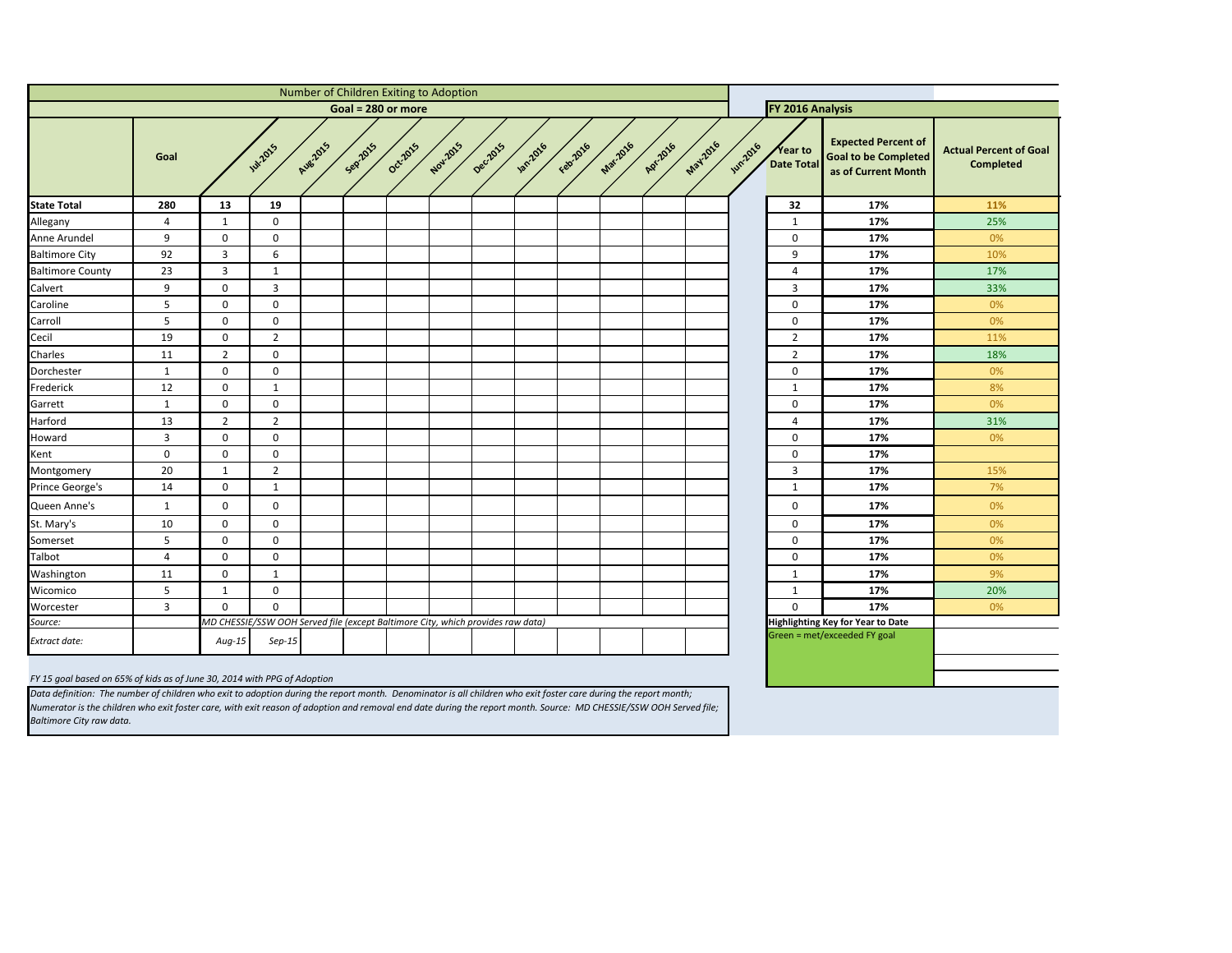Data definition: The percent of children in foster care who have been in care at least 8 days but less than 12 months, and who have had two or less placements in the 12-month report period. Denominator is the number of fos *whose number of placements (different placement settings) is 2 or less. Source: MD CHESSIE.*

<span id="page-10-0"></span>

|                         |      |                                                 |                                                                                |                                                                              |                                              |                                                                             | <b>Placement Stability</b>                                                   |                                              |                                                                           |
|-------------------------|------|-------------------------------------------------|--------------------------------------------------------------------------------|------------------------------------------------------------------------------|----------------------------------------------|-----------------------------------------------------------------------------|------------------------------------------------------------------------------|----------------------------------------------|---------------------------------------------------------------------------|
|                         |      |                                                 |                                                                                |                                                                              |                                              |                                                                             | Goal = 86% or higher                                                         |                                              |                                                                           |
|                         |      | FY 16 Q1<br>(Oct2014 - Sept2015)                |                                                                                |                                                                              |                                              | FY 16 Q2<br>(Jan2015 - Dec2015)                                             | FY 16 Q3<br>(Apr2015 - Mar20                                                 |                                              |                                                                           |
|                         | Goal | # of children in<br>care less than<br>12 months | # of children in<br>care less than<br>12months with<br>2 or less<br>placements | % of children in care<br>less than 12 months<br>with 2 or less<br>placements | # of children in care<br>less than 12 months | # of children in care<br>less than 12months<br>with 2 or less<br>placements | % of children in care<br>less than 12 months<br>with 2 or less<br>placements | # of children in care<br>less than 12 months | # of children in car<br>less than 12month<br>with 2 or less<br>placements |
| <b>State Total</b>      | 86%  |                                                 |                                                                                |                                                                              |                                              |                                                                             |                                                                              |                                              |                                                                           |
| Allegany                | 86%  |                                                 |                                                                                |                                                                              |                                              |                                                                             |                                                                              |                                              |                                                                           |
| Anne Arundel            | 86%  |                                                 |                                                                                |                                                                              |                                              |                                                                             |                                                                              |                                              |                                                                           |
| <b>Baltimore City</b>   | 86%  |                                                 |                                                                                |                                                                              |                                              |                                                                             |                                                                              |                                              |                                                                           |
| <b>Baltimore County</b> | 86%  |                                                 |                                                                                |                                                                              |                                              |                                                                             |                                                                              |                                              |                                                                           |
| Calvert                 | 86%  |                                                 |                                                                                |                                                                              |                                              |                                                                             |                                                                              |                                              |                                                                           |
| Caroline                | 86%  |                                                 |                                                                                |                                                                              |                                              |                                                                             |                                                                              |                                              |                                                                           |
| Carroll                 | 86%  |                                                 |                                                                                |                                                                              |                                              |                                                                             |                                                                              |                                              |                                                                           |
| Cecil                   | 86%  |                                                 |                                                                                |                                                                              |                                              |                                                                             |                                                                              |                                              |                                                                           |
| Charles                 | 86%  |                                                 |                                                                                |                                                                              |                                              |                                                                             |                                                                              |                                              |                                                                           |
| Dorchester              | 86%  |                                                 |                                                                                |                                                                              |                                              |                                                                             |                                                                              |                                              |                                                                           |
| Frederick               | 86%  |                                                 |                                                                                |                                                                              |                                              |                                                                             |                                                                              |                                              |                                                                           |
| Garrett                 | 86%  |                                                 |                                                                                |                                                                              |                                              |                                                                             |                                                                              |                                              |                                                                           |
| Harford                 | 86%  |                                                 |                                                                                |                                                                              |                                              |                                                                             |                                                                              |                                              |                                                                           |
| Howard                  | 86%  |                                                 |                                                                                |                                                                              |                                              |                                                                             |                                                                              |                                              |                                                                           |
| Kent                    | 86%  |                                                 |                                                                                |                                                                              |                                              |                                                                             |                                                                              |                                              |                                                                           |
| Montgomery              | 86%  |                                                 |                                                                                |                                                                              |                                              |                                                                             |                                                                              |                                              |                                                                           |
| Prince George's         | 86%  |                                                 |                                                                                |                                                                              |                                              |                                                                             |                                                                              |                                              |                                                                           |
| Queen Anne's            | 86%  |                                                 |                                                                                |                                                                              |                                              |                                                                             |                                                                              |                                              |                                                                           |
| St. Mary's              | 86%  |                                                 |                                                                                |                                                                              |                                              |                                                                             |                                                                              |                                              |                                                                           |
| Somerset                | 86%  |                                                 |                                                                                |                                                                              |                                              |                                                                             |                                                                              |                                              |                                                                           |
| Talbot                  | 86%  |                                                 |                                                                                |                                                                              |                                              |                                                                             |                                                                              |                                              |                                                                           |
| Washington              | 86%  |                                                 |                                                                                |                                                                              |                                              |                                                                             |                                                                              |                                              |                                                                           |
| Wicomico                | 86%  |                                                 |                                                                                |                                                                              |                                              |                                                                             |                                                                              |                                              |                                                                           |
| Worcester               | 86%  |                                                 |                                                                                |                                                                              |                                              |                                                                             |                                                                              |                                              |                                                                           |
| Source:                 |      |                                                 | MD CHESSIE/SSW                                                                 |                                                                              |                                              | MD CHESSIE/SSW                                                              |                                                                              |                                              | MD CHESSIE/SSW                                                            |
| Extract date:           |      |                                                 |                                                                                |                                                                              |                                              |                                                                             |                                                                              |                                              |                                                                           |

| ity                                                  |                                              |                                                                                                                                                                             |                                                                              |                                              |                                                                                |                                                                                    |  |  |
|------------------------------------------------------|----------------------------------------------|-----------------------------------------------------------------------------------------------------------------------------------------------------------------------------|------------------------------------------------------------------------------|----------------------------------------------|--------------------------------------------------------------------------------|------------------------------------------------------------------------------------|--|--|
| her                                                  |                                              |                                                                                                                                                                             |                                                                              |                                              |                                                                                |                                                                                    |  |  |
|                                                      |                                              | FY 16 Q3<br>(Apr2015 - Mar2016)                                                                                                                                             | FY 16 Q4<br>(Jul2015 - Jun2016)                                              |                                              |                                                                                |                                                                                    |  |  |
| Idren in care<br>n 12 months<br>2 or less<br>cements | # of children in care<br>less than 12 months | # of children in care<br>less than 12months<br>with 2 or less<br>placements                                                                                                 | % of children in care<br>less than 12 months<br>with 2 or less<br>placements | # of children in care<br>less than 12 months | # of children in<br>care less than<br>12months<br>with 2 or less<br>placements | % of children<br>in care less<br>than 12<br>months with 2<br>or less<br>placements |  |  |
|                                                      |                                              |                                                                                                                                                                             |                                                                              |                                              |                                                                                |                                                                                    |  |  |
|                                                      |                                              |                                                                                                                                                                             |                                                                              |                                              |                                                                                |                                                                                    |  |  |
|                                                      |                                              |                                                                                                                                                                             |                                                                              |                                              |                                                                                |                                                                                    |  |  |
|                                                      |                                              |                                                                                                                                                                             |                                                                              |                                              |                                                                                |                                                                                    |  |  |
|                                                      |                                              |                                                                                                                                                                             |                                                                              |                                              |                                                                                |                                                                                    |  |  |
|                                                      |                                              |                                                                                                                                                                             |                                                                              |                                              |                                                                                |                                                                                    |  |  |
|                                                      |                                              |                                                                                                                                                                             |                                                                              |                                              |                                                                                |                                                                                    |  |  |
|                                                      |                                              |                                                                                                                                                                             |                                                                              |                                              |                                                                                |                                                                                    |  |  |
|                                                      |                                              |                                                                                                                                                                             |                                                                              |                                              |                                                                                |                                                                                    |  |  |
|                                                      |                                              |                                                                                                                                                                             |                                                                              |                                              |                                                                                |                                                                                    |  |  |
|                                                      |                                              |                                                                                                                                                                             |                                                                              |                                              |                                                                                |                                                                                    |  |  |
|                                                      |                                              |                                                                                                                                                                             |                                                                              |                                              |                                                                                |                                                                                    |  |  |
|                                                      |                                              |                                                                                                                                                                             |                                                                              |                                              |                                                                                |                                                                                    |  |  |
|                                                      |                                              |                                                                                                                                                                             |                                                                              |                                              |                                                                                |                                                                                    |  |  |
|                                                      |                                              |                                                                                                                                                                             |                                                                              |                                              |                                                                                |                                                                                    |  |  |
|                                                      |                                              |                                                                                                                                                                             |                                                                              |                                              |                                                                                |                                                                                    |  |  |
|                                                      |                                              |                                                                                                                                                                             |                                                                              |                                              |                                                                                |                                                                                    |  |  |
|                                                      |                                              |                                                                                                                                                                             |                                                                              |                                              |                                                                                |                                                                                    |  |  |
|                                                      |                                              | MD CHESSIE/SSW                                                                                                                                                              |                                                                              |                                              | MD CHESSIE/SSW                                                                 |                                                                                    |  |  |
|                                                      |                                              |                                                                                                                                                                             |                                                                              |                                              |                                                                                |                                                                                    |  |  |
|                                                      |                                              |                                                                                                                                                                             |                                                                              |                                              |                                                                                |                                                                                    |  |  |
|                                                      |                                              | eport period. Denominator is the number of foster children who have been in foster care greater than 8 days but less than 12 months; Numerator is the number of foster care |                                                                              |                                              |                                                                                |                                                                                    |  |  |
|                                                      |                                              |                                                                                                                                                                             |                                                                              |                                              |                                                                                |                                                                                    |  |  |
|                                                      |                                              |                                                                                                                                                                             |                                                                              |                                              |                                                                                |                                                                                    |  |  |
|                                                      |                                              |                                                                                                                                                                             |                                                                              |                                              |                                                                                |                                                                                    |  |  |
| ing Key                                              |                                              |                                                                                                                                                                             |                                                                              |                                              |                                                                                |                                                                                    |  |  |
| 86%                                                  |                                              | or higher                                                                                                                                                                   |                                                                              |                                              |                                                                                | ting/exceeding expected pro                                                        |  |  |
| 73%<br>72%                                           |                                              | and                                                                                                                                                                         | 85%                                                                          |                                              |                                                                                | 85-99% of expected progres<br>4% or less of expected progre                        |  |  |
|                                                      |                                              |                                                                                                                                                                             |                                                                              |                                              |                                                                                |                                                                                    |  |  |

|                    | <b>Highlighting Key</b> |          |     |                               |
|--------------------|-------------------------|----------|-----|-------------------------------|
| Green is           | 86%                     | or highe |     | ting/exceeding expected pro   |
| Yellow is between  | 73%                     | dilu     | 85% | 85-99%<br>o of expect         |
| Red is or is below | 72%                     |          |     | 4% or less of expected progre |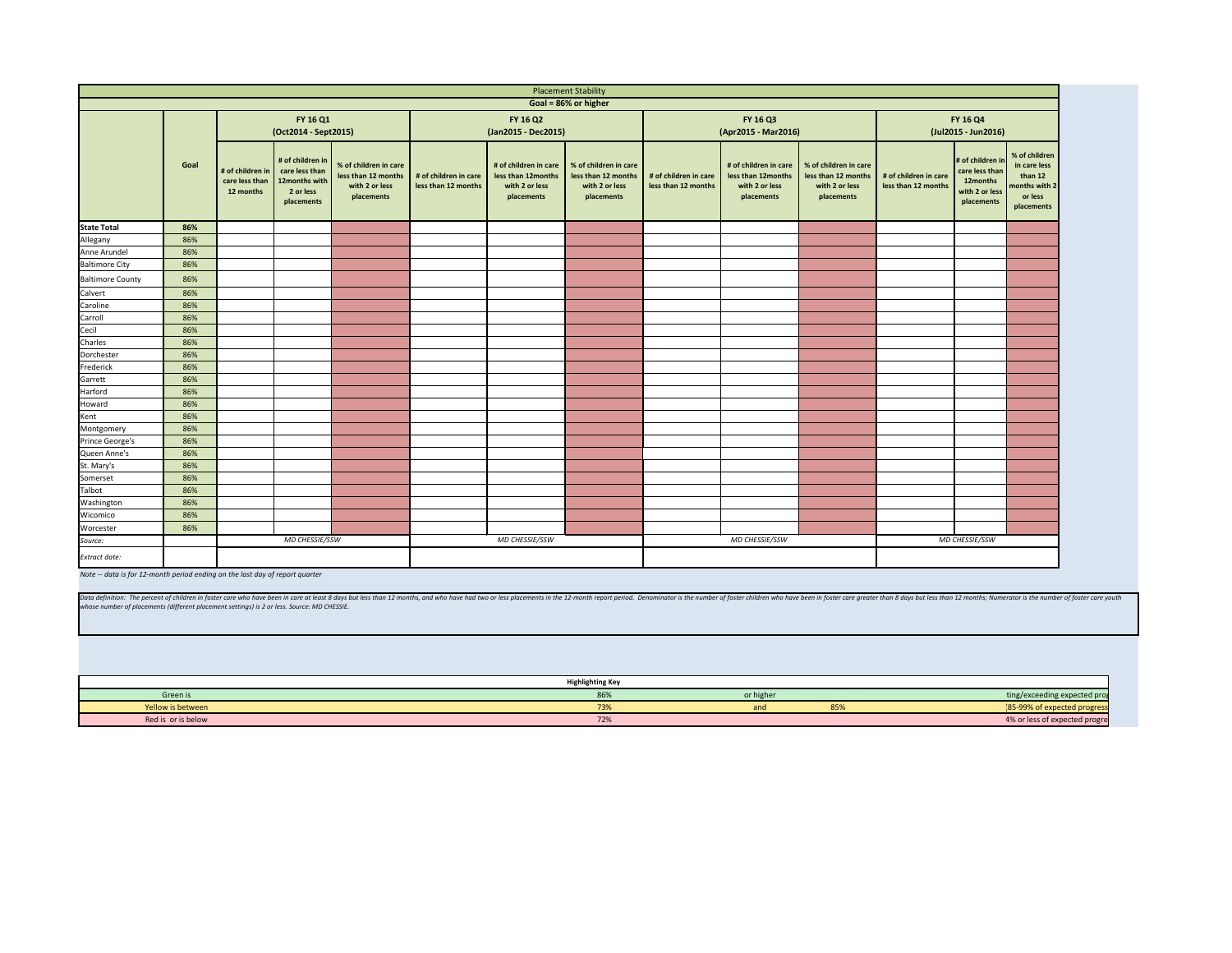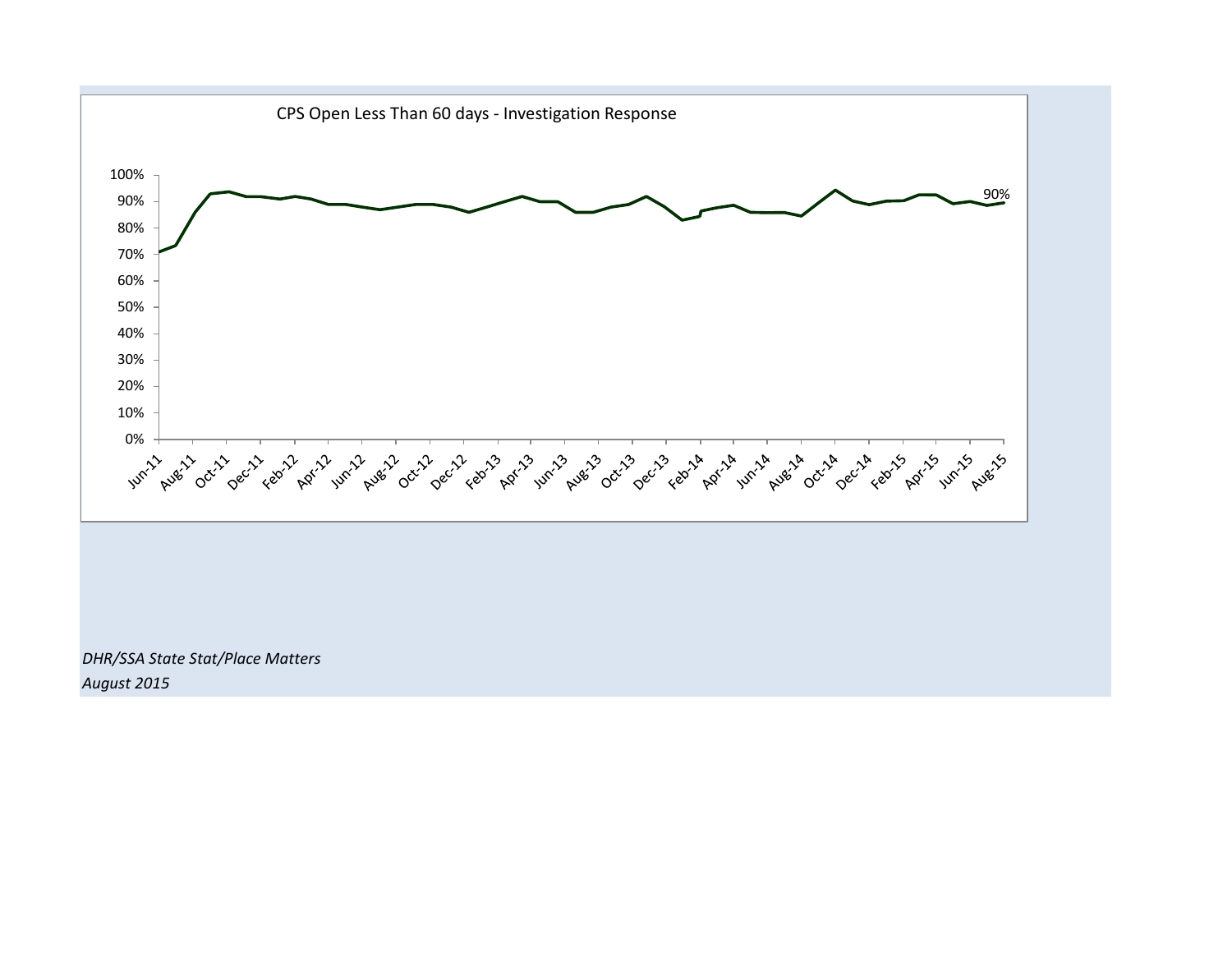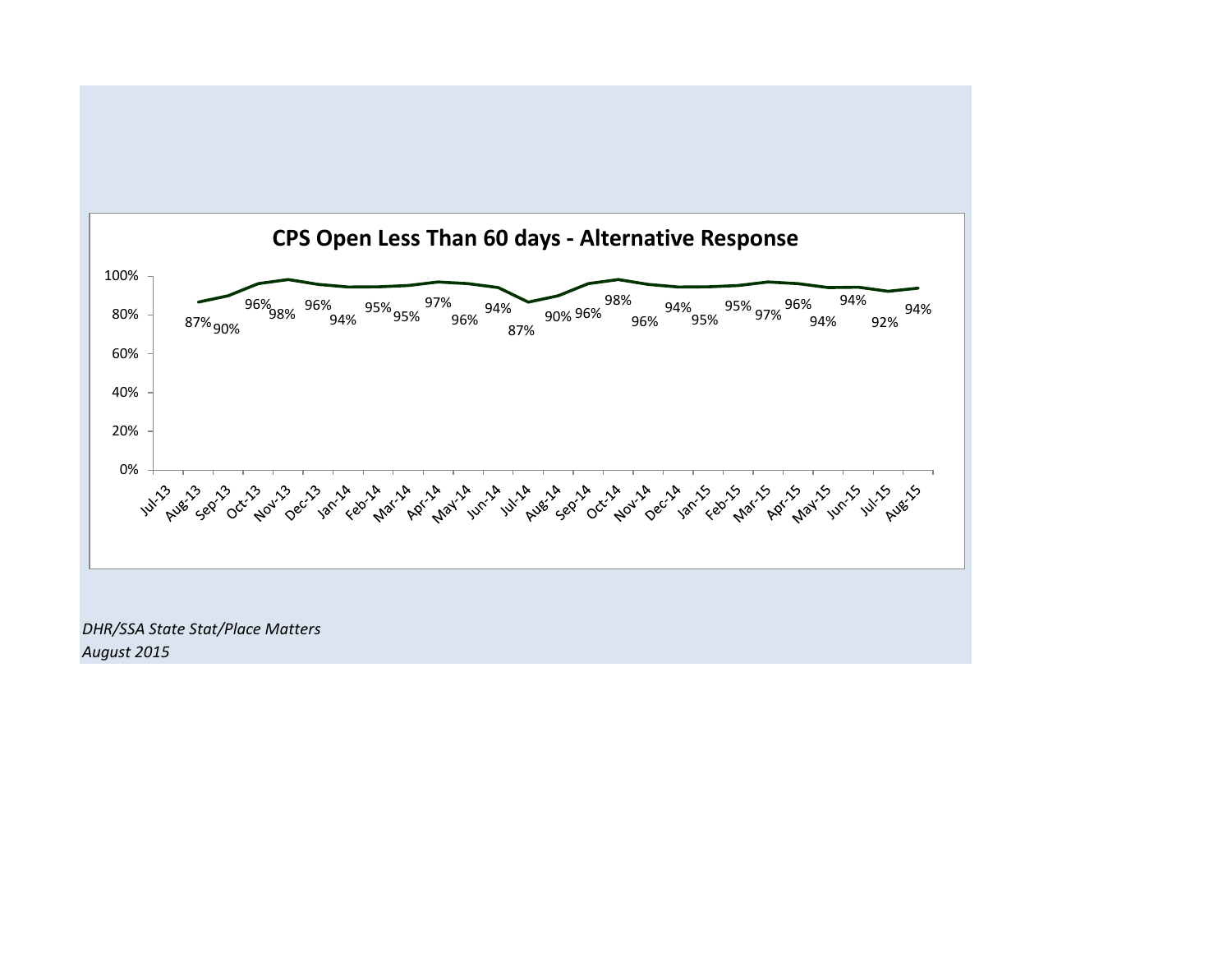

*August 2015*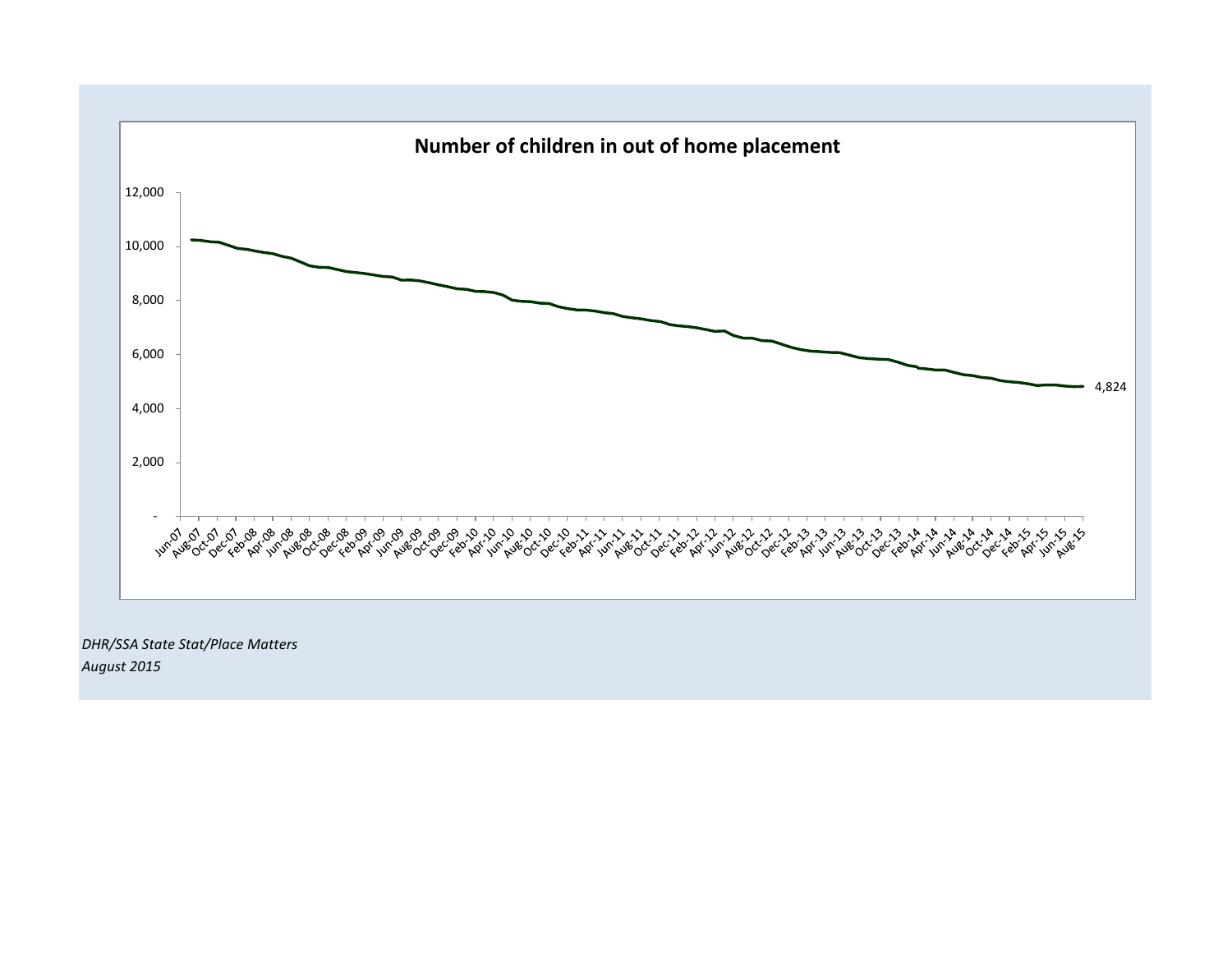

*DHR/SSA State Stat/Place Matters August 2015*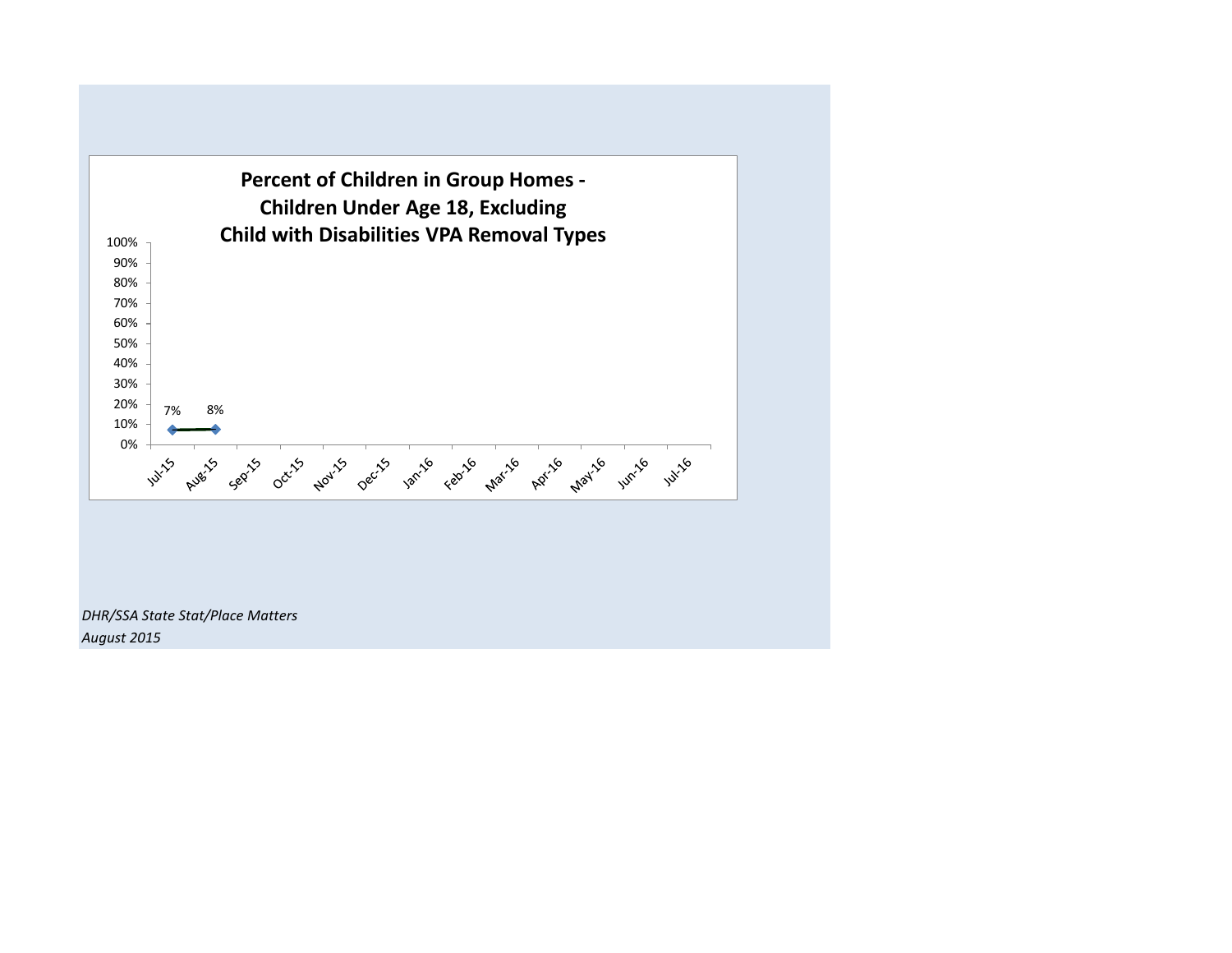

*DHR/SSA State Stat/Place Matters August 2015*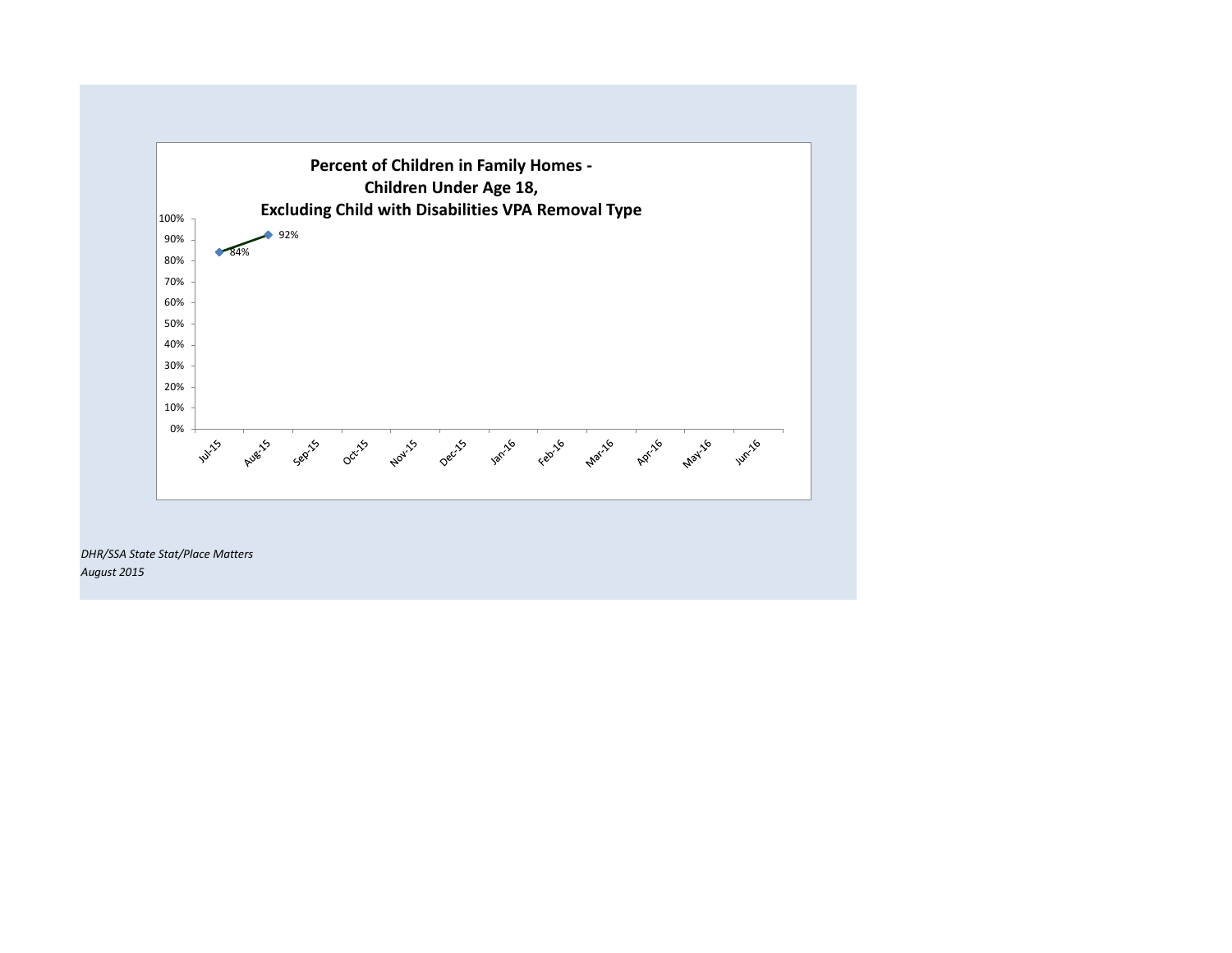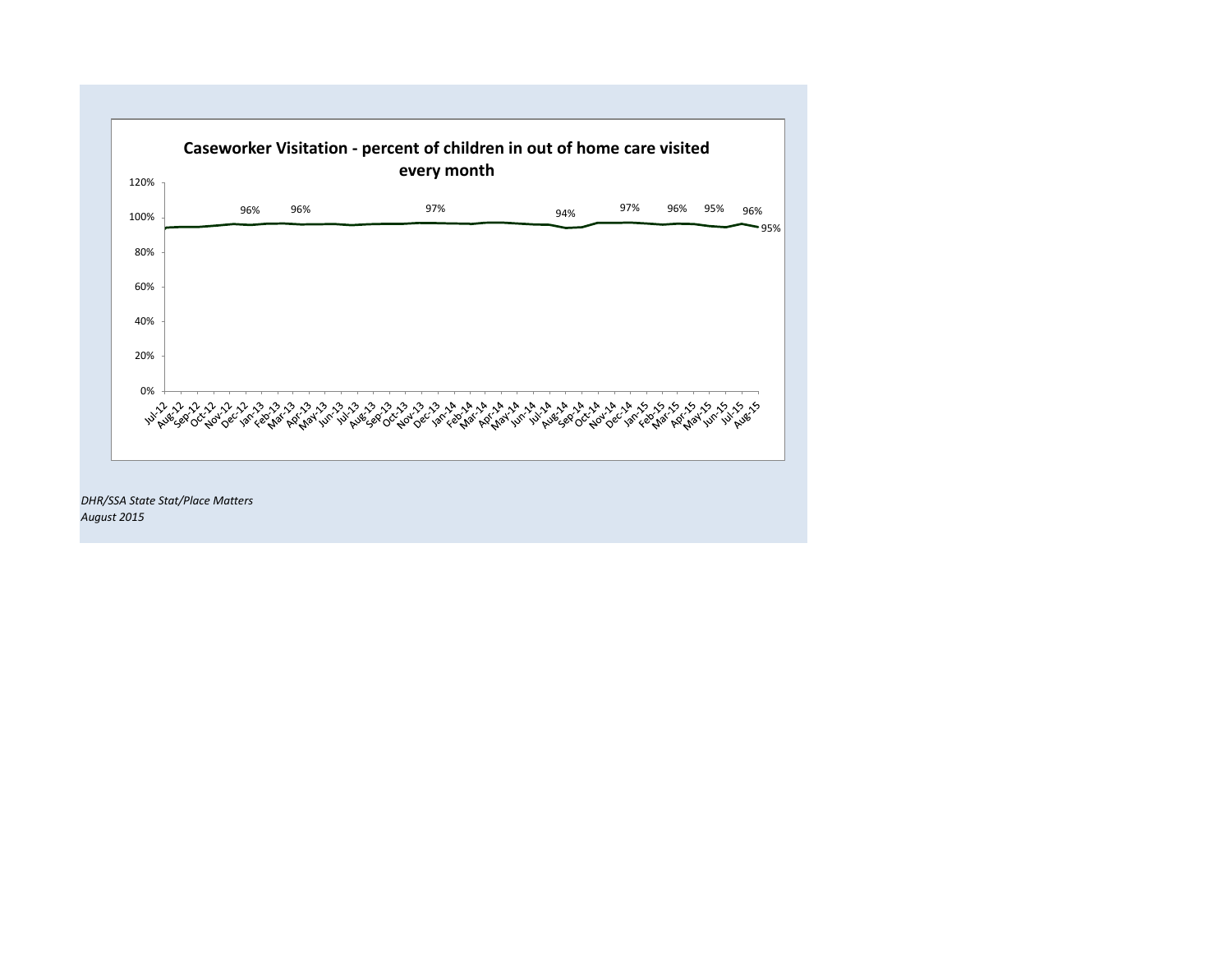

*DHR/SSA State Stat/Place Matters August 2015*